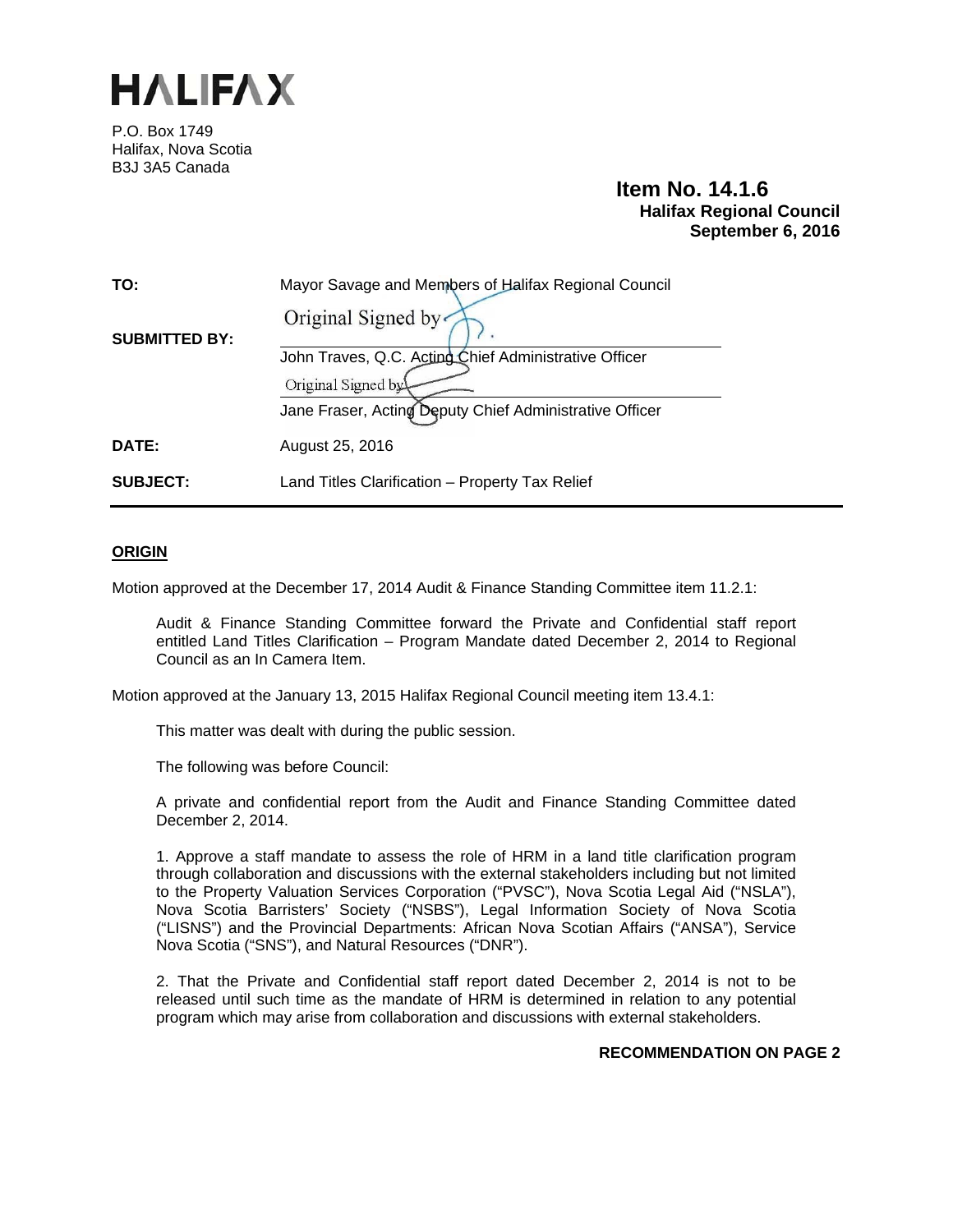## **LEGISLATIVE AUTHORITY**

Subsection 59(3) of the *Halifax Regional Municipality Charter* (the "Charter") states that:

In addition to matters specified in this Act or another Act of the Legislature, the Council may adopt policies on any matter that the Council considers conducive to the effective management of the Municipality.

Administrative Order One, the Procedures of Council Administrative Order, section 109.

Reports and other information arising out of In Camera (in private) meetings, for which the Council determines no legitimate reason exists to maintain such records as confidential information, may be made available to the public upon request in writing to the Clerk.

Section 42 of the Charter states that:

The Treasurer shall promptly advise Council of

(a) all moneys due to the Municipality that the Treasurer considers cannot reasonably be collected after pursuing all reasonable avenues of collection; and

(b) the reasons for the belief that such moneys cannot be collected,

and the Council may write off the amounts determined to be uncollectible.

Subclause 79(1)(av) (i) of the Charter states that:

The Council may expend money required by the Municipality for

- (aw) all other expenditures
	- (i) authorized by this Act or another Act of the Legislature,

Subsection 88(5) of the Charter states that:

Except as otherwise provided by this Act or another Act of the Legislature, the Council may not relieve a taxpayer from all or a portion of taxes.

*Land Titles Clarification Act* (the "LCA") subsection 5(8) provides as follows:

When a certificate of claim is issued and filed in the registry of deeds and there are rates and taxes owing in respect of the lot of land described in the certificate, the applicant may apply to the council of the municipality for relief from the rates and taxes owed and the council may give a discharge of all or a portion of such rates or taxes either absolutely or on the condition that a certificate of title is subsequently granted.

Administrative Order 10, the *Partial Tax Exemption Administrative Order*.

#### **RECOMMENDATION**

It is recommended that Halifax Regional Council:

1. Authorize and direct staff to participate in the "Land Titles Clarification Project" currently being sponsored by the Province of Nova Scotia with the view of continuing to assess the role of HRM in the land title clarification pilot demonstration project through collaboration and discussions with external stakeholders,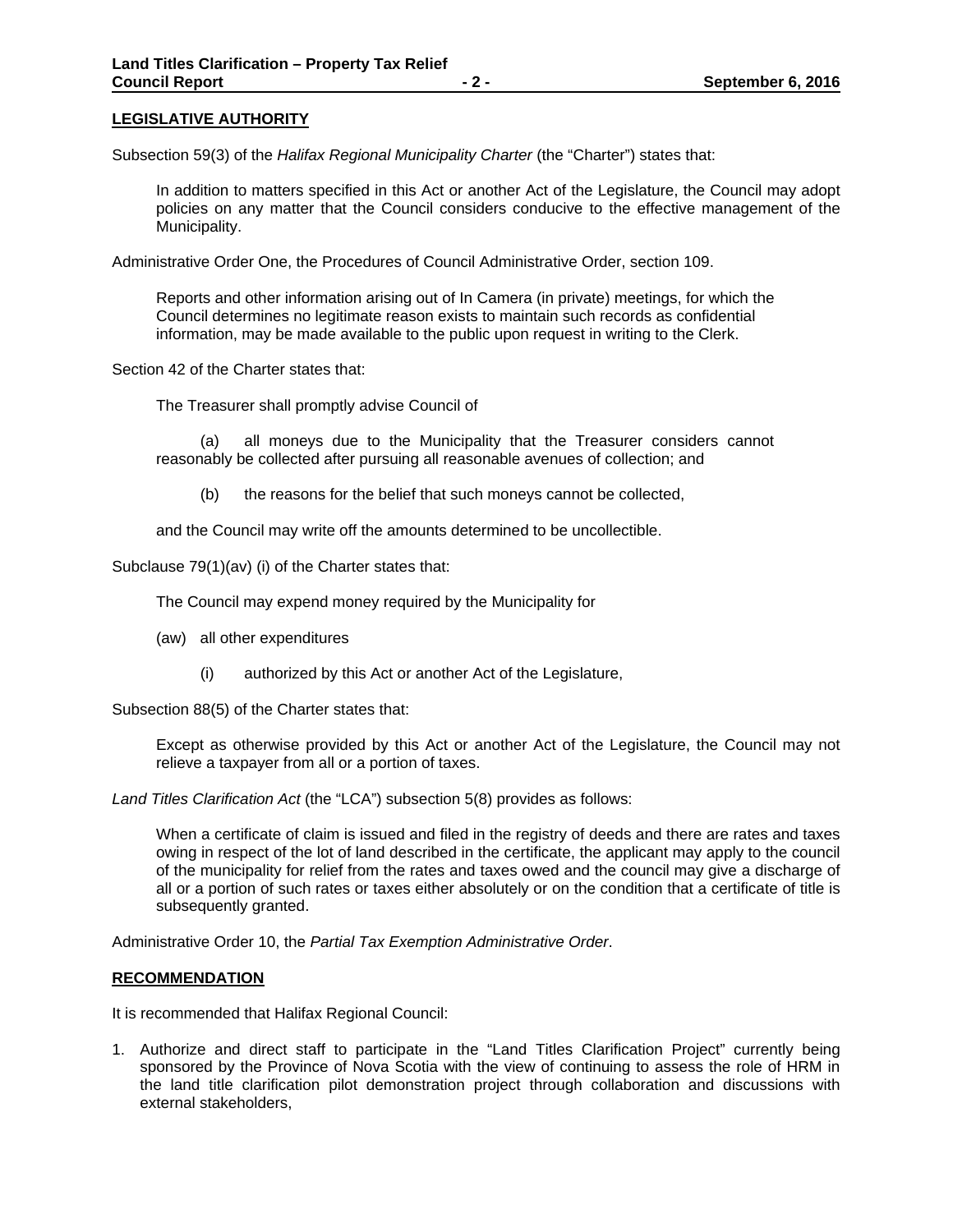- 2. Adopt the amendments to Administrative Order 10, Respecting Partial Tax Relief, as set out in Attachment B of this report, and;
- 3. De-classify the In Camera Report, from the Audit & Finance Committee, "Land Titles Clarification Program Mandate", from the January 13, 2015 Halifax Regional Council Meeting.

## **BACKGROUND**

Areas in Halifax County that are currently designated as Land Titles Clarification Areas are:

- **•** Cherry Brook
- East Preston
- New Road Settlement (North Preston)
- Oldham
- Terrance Bay and Lower Prospect

The above communities were settled primarily on undeveloped crown land. Some of the land in the communities have issues with respect to land title going back many years. These issues are due to the lack of deeds provided when the land was initially settled, unclear legal descriptions, or a lack of wills, passing along a clear chain of ownership. Having clear title is important as it provides land owners with legal certainty that they enjoy the rights of land ownership. Clear title enables owners to sell, lease, and mortgage land. Title also provides access to tax relief programs, such as HRM Exemption and Deferral Program, the Province's Seniors Rebate Program, as well as other home heating and energy efficiency programs.

At the at December 17, 2014 Audit & Finance Standing Committee meeting, the Committee moved that the report entitled Land Titles Clarification – Program Mandate dated December 2, 2014 be forwarded to Regional Council as an In Camera Item.

At the January 13, 2015 Halifax Regional Council meeting, Regional Council approved a staff mandate to assess the role of HRM in a land title clarification program through collaboration and discussions with the external stakeholders. Staff reviewed the role of HRM and now propose an amendment to Administrative Order 10, the Partial Tax Exemption Administrative Order ("Administrative Order 10").

#### **DISCUSSION**

In August 2015, Natural Resources ("DNR"), African Nova Scotian Affairs ("ANSA"), Department of Communities Culture and Heritage, Nova Scotia Barristers' Society ("NSBS") and Nova Scotia Legal Aid ("NSLA") entered into a Project Charter with a purpose of establishing a pilot demonstration project in East Preston, North Preston and Cherry Brook land title clarification areas to assist residents through the land titles clarification.

On March 2, 2016 the Provincial Department of Natural Resources announced (see Attachment D) that representatives from NSBS, the Association of Nova Scotia Land Surveyors, ANSA and DNR, will support people clarifying titles. Support will be provided through a "Pilot Project" focusing on the communities of Cherry Brook, East Preston and New Road Settlement (North Preston).

The application process under the LCA is made to DNR and may be expensive requiring legal and/or surveying expertise. The resources offered under the Pilot Project may provide residents going through the land title clarification ("LTC") process with support, expertise as well as alleviate the financial burden of having to fund individually.

The LCA recognizes that rates and taxes may have accumulated on properties when they are in such a state. Subsection 5(8) of the LCA provides as follows: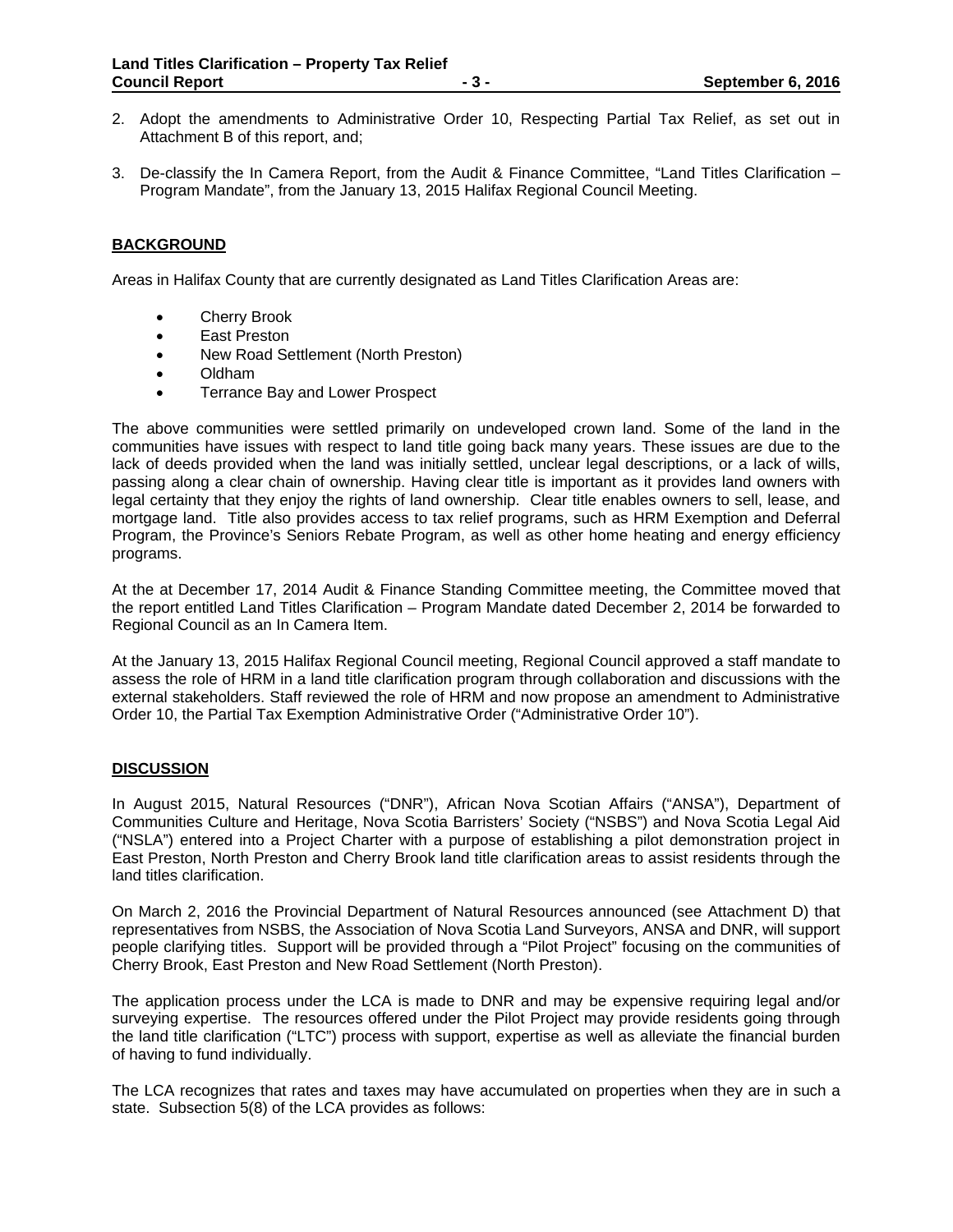(8) When a certificate of claim is issued and filed in the registry of deeds and there are rates and taxes owing in respect of the lot of land described in the certificate, the applicant may apply to the council of the municipality for relief from the rates and taxes owed and the council may give a discharge of all or a portion of such rates or taxes either absolutely or on the condition that a certificate of title is subsequently granted.

Practically speaking, DNR typically issues two certificates pursuant to the LCA. The first certificate is called a "Certificate of Claim" which is filed at the Registry of Deeds (the "Registry") and published in the newspaper. After a waiting period (60 days) aimed to protect potential interest holders, and provided all other conditions are satisfied, DNR issues and registers the second certificate, a "Certificate of Title", in the Registry which has the effect of vesting title in the applicant subject to any encumbrances, restrictions, exceptions or other qualifications mentioned in the certificate.

Once the Certificate of Claim has been issued, subsection 5(8) of the LCA allows the applicant to apply to Council for consideration of tax relief provided certain criteria are met. The recommended amendments to Administrative Order 10 would grant staff (Treasurer or delegate) the ability to provide such relief upon securing a Certificate of Claim. Applicants who do not meet the criteria of the Administrative Order 10 would still be able to apply to Council under Subsection 5(8) of the LCA.

There are collateral benefits to title clarification because it creates certainty of title (ownership). Evidence of ownership is often a requirement to other tax policy programs. In this regard, HRM has advised the stakeholders of its current programing respecting Administrative Order 10, Administrative Order 18, Revenue Collections Policy Administrative Order and Bylaw Number T-700, Tax Deferral By-Law. In other words, some of HRM's program benefits are not reaching the intended target groups due to questionable ownership of the applicable property. Advancing an amendment to Administrative Order 10 may provide a stimulus for applicants to move forward with an application under the LCA. Staff hope that the tax relief amendments proposed for Administrative Order 10 will not only help incentive community members to come forward to start a LTCA application, but will also build trust within the communities that HRM and DNR are truly vested in public engagement and policy around land ownership.

## **Amendments to Administrative Order 10, Respecting Partial Tax Relief:**

The amended Administrative Order 10 will apply to all properties in the provincially designated land titles clarification areas, not just to the areas in the Pilot Project currently sponsored by DNR.

Under the amended Administrative Order 10, property owners that are successful in clarifying title through a LCA application, can apply to HRM for tax and interest relief provided they meet they meet the income test per the HRM Tax exemption program. The income test criterion is currently set at \$33,000 of household income.

For property owners that meet the income test under Administrative Order 10, financial assistance will be as follows:

- **100% of interest arrears and any tax sale fees**
- **The greater amount of \$500.00 or 25% of the principle tax and lienable arrears**

For property owners that do not meet the income test under Administrative Order 10, (household income greater than \$33,000), financial assistance will be as follows:

- **100% of interest arrears and any tax sale fees**
- **An interest free 2 year payment arrangement on the remaining principle tax and lienable arrears**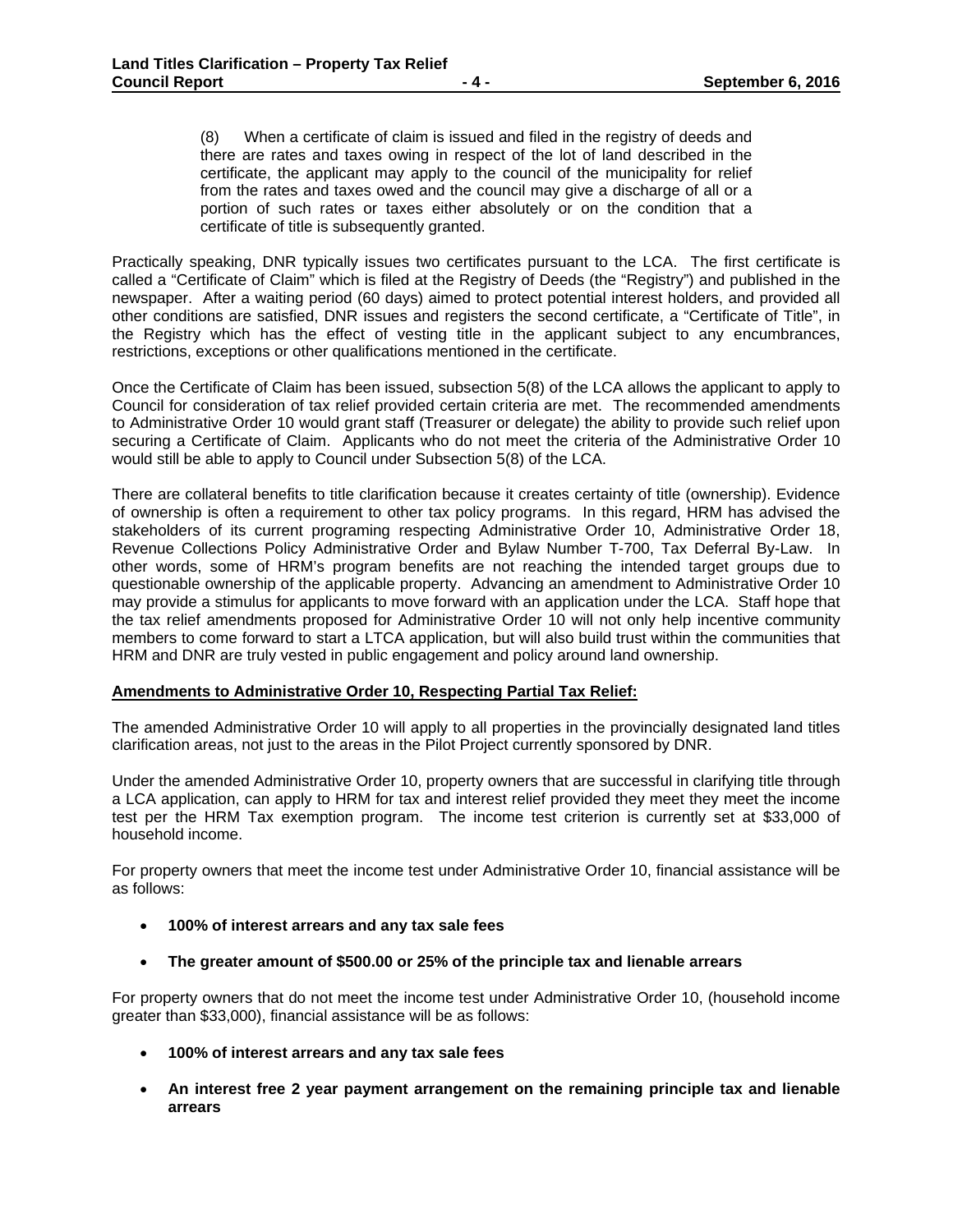For properties that do not have clear title, but taxes have been paid in full and kept current as of the effective date of this amended Administrative Order 10, will not qualify for tax relief based on a successful LCA application for taxes paid in the past or prior years. They can still apply to the HRM Tax Exemption and Deferral Program.

## **Housekeeping**

Staff are also recommending some housekeeping amendments to Administrative Order 10, as follows:

- the definitions be placed in alphabetical order;
- for consistency throughout the Administrative Order, the colons after some of the headers be removed;
- for consistency with other Administrative Orders Council has adopted, section 2 be amended to replace the header "Definitions" with "Interpretation" and a comma be added before the first clause of this section; and
- for consistency throughout the Administrative Order, brackets be added before clauses b and c in subsection 6.1 so it reads "(b)" and "(c)" and subclauses  $6(i)$  (ii) by renumbered as clauses 6(a) and 6(b).

## **FINANCIAL IMPLICATIONS**

Each year the provision for losses on accounts is budgeted in the operating fund as mandated by the Charter.

Section 93 of the Charter requires that:

93 (1) The Council shall make estimates of the sums that are required by the Municipality for the fiscal year.

(2) The estimates shall include the probable revenue from all sources other than taxes for the fiscal year and make due allowance for

- (a) the abatement and losses that might occur in the collection of the taxes; and
- (b) taxes for the current fiscal year that might not be collected.

This provision is accumulated each year in the valuation allowance account in order to offset on the balance sheet the value of the receivables recorded in the books of account. In this way, and in accordance with legislation and with generally accepted accounting practices, there is recognition that not all accounts billed will be collectible.

Tax accounts in land titles areas have been allowed for in the valuation allowance. Funding for property tax relief for successful land claims will be funded from General Ledger Account # 2521 – Allowance Uncollectible Taxes. The balance in this account as of July 31, 2016 is \$1,946,263, of which \$1,300,000 is directly related to properties with title and legal description issues.

#### **RISK CONSIDERATION**

Based on available information at this time, the risk associated with implementing the recommendations is insignificant. Any financial risk is mitigated through the allowances as per the financial implications section.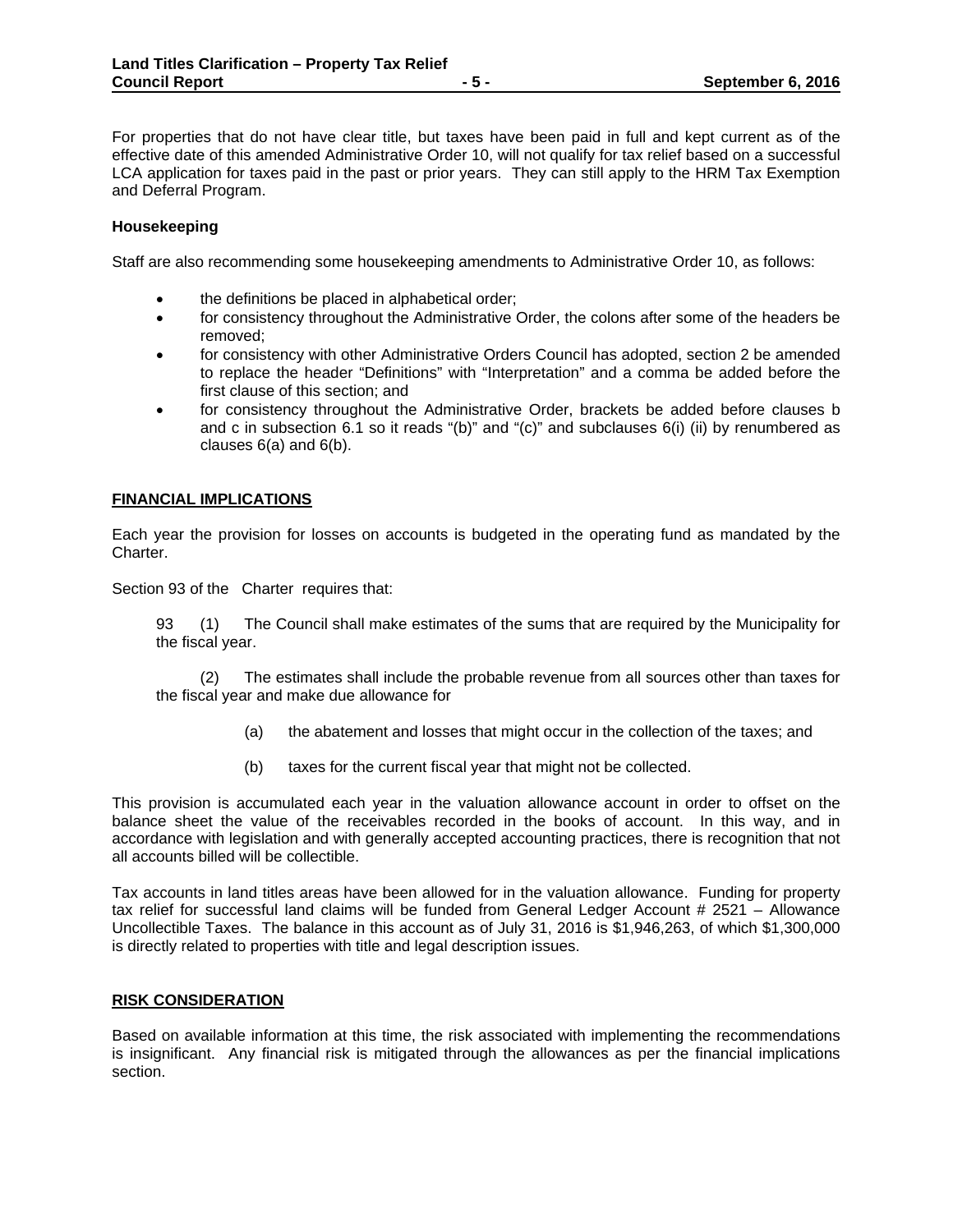## **COMMUNITY ENGAGEMENT**

In alignment with the settlement terms of 2010 between HRM and the Africville Genealogy Society et al, the African Nova Scotian Affairs Integration Office ("ANSAIO") was established to assist Business Units of the municipality to positively engage African Nova Scotian communities. ANSAIO's mandate is to provide leadership, strategic direction, policy advice and expertise to all parts of the Halifax Regional Municipality (Corporate and Council) to strengthen the delivery of municipal services to residents of African descent and African Nova Scotian communities within HRM.

Working closely with Finance on the Land Titles Clarification – Property Tax Relief project, ANSAIO is advising on and leading in community engagement between the municipality and African Nova Scotian communities. ANSAIO is collaborating with ANSA and the Nova Scotia Barrister's Society to develop a Community Engagement Plan for priority African Nova Scotian communities within HRM involved in the Land Titles Clarification – Property Tax Relief project. This plan will provide culturally proficient opportunities for the three organizations to engage these communities in information sharing and consultation.

Through the HRM Bridging Internship Program, ANSAIO in partnership with FICT was successful in gaining approval for a Policy Intern (Researcher) position to support community engagement work on this project. In collaboration with the ANSAIO Advisor, the Policy Intern will liaise with relevant HRM employees in FICT on the Community Engagement Plan and other strategies to support solution-finding around land taxation concerns related to land titles clarification in the Preston areas. Primarily, the Policy Intern will work with partnering organizations on providing relevant information on the Land Titles Clarification – Property Tax Relief project to targeted African Nova Scotian communities within our municipality in an effective and efficient way. The Policy Intern and ANSAIO Advisor will serve as a conduit between the African Nova Scotian community and HRM to ascertain how the voices and concerns of community members can be reflected in further development and amendments to policy, should the need arise.

DNR has 2 law students hired for the summer that are actively engaged in the Pilot Project and working in the communities. DNR hosted 3 community meetings scheduled for August 16<sup>th</sup>, 18<sup>th</sup> and 23<sup>rd</sup>. HRM staff participated in all 3 community meetings and spoke to issues/questions of taxation, tax relief programs, land tiles, boundaries and subdivisions.

#### **ENVIRONMENTAL IMPLICATIONS**

There are no known environmental implications.

#### **ALTERNATIVES**

- 1. Halifax Regional Council may choose not to approve the recommendation outlined in this report. This is not the recommended option.
- 2. Halifax Regional Council may choose to have staff bring each successful LCA application to Council on a case-by-case basis, with a recommended course of action. Staff recommend successful LTCA applications all fall under the transparent policy as proposed in Administrative Order 10.
- 3. Halifax Regional Council may choose to not have an income test for eligibility for relief of principle tax arrears with respect to LCA applicants.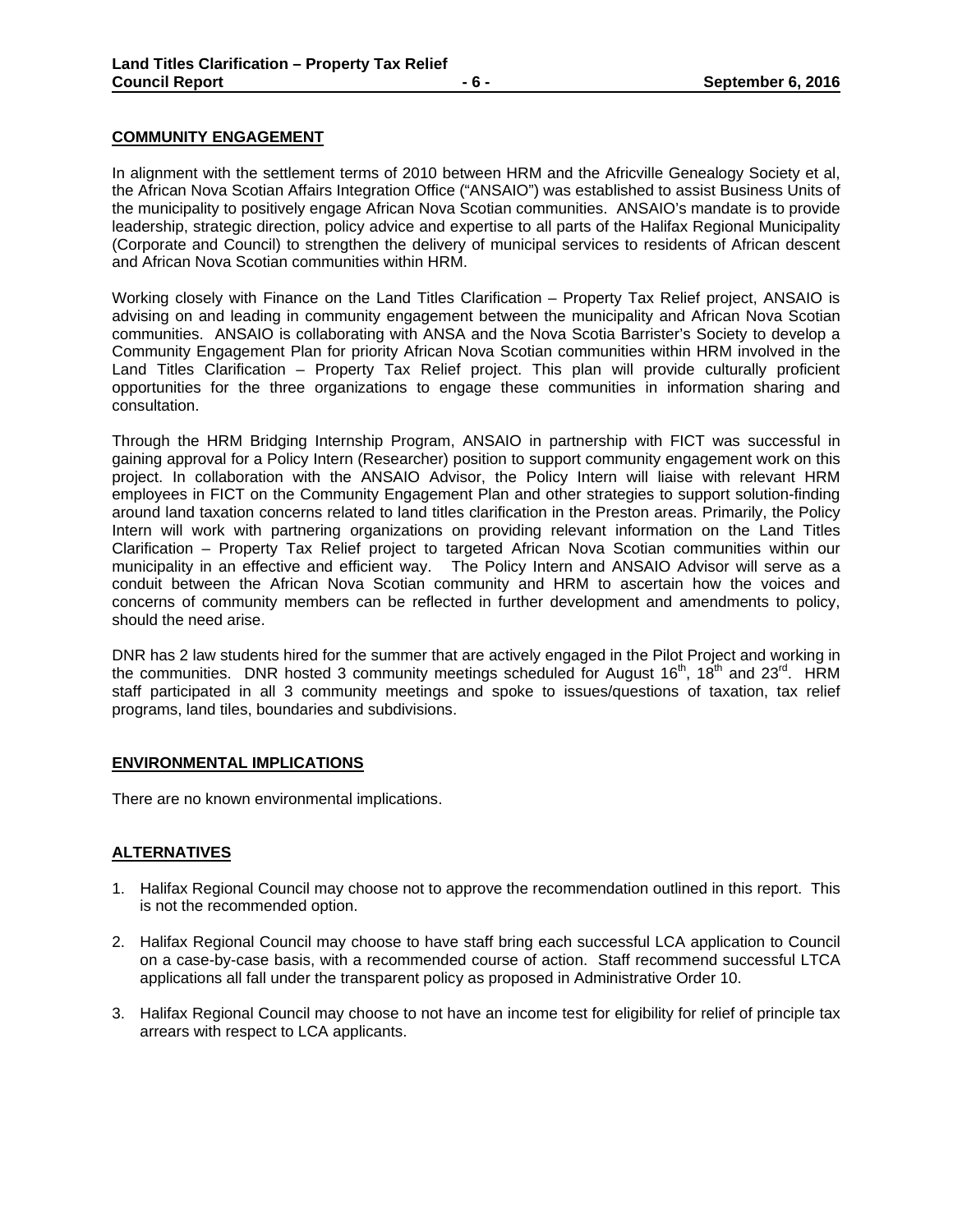## **ATTACHMENTS**

| Attachment A: | Showing proposed changes to Administrative Order 10         |
|---------------|-------------------------------------------------------------|
| Attachment B: | Amending Administrative Order                               |
| Attachment C: | Administrative Order incorporating all proposed changes     |
| Attachment D: | Department of Natural Resources Press Release March 2, 2016 |

A copy of this report can be obtained online at http://www.halifax.ca/council/agendasc/cagenda.php then choose the appropriate meeting date, or by contacting the Office of the Municipal Clerk at 902.490.4210, or Fax 902.490.4208.

| Report Prepared by:    | Jerry Blackwood, Manager of Revenue, Treasurer, 902.490.6470                              |
|------------------------|-------------------------------------------------------------------------------------------|
| Report Prepared by:    | Késa Munroe-Anderson, African Nova Scotia Affairs Advisor 902.490.3326                    |
| Report Prepared by:    | Ben Fairbanks, Solicitor, Legal, Insurance & Risk Management Services 902.490.1036        |
| Financial Approval by: | Ed Thornhill, A/Director of Einangeliand Information Technology/CFO, 902.490.4480         |
| Report Approved by:    | Karen Brown Acting Director, Legal, Insurance & Risk Management Services,<br>902.490.4226 |

 $\bar{z}$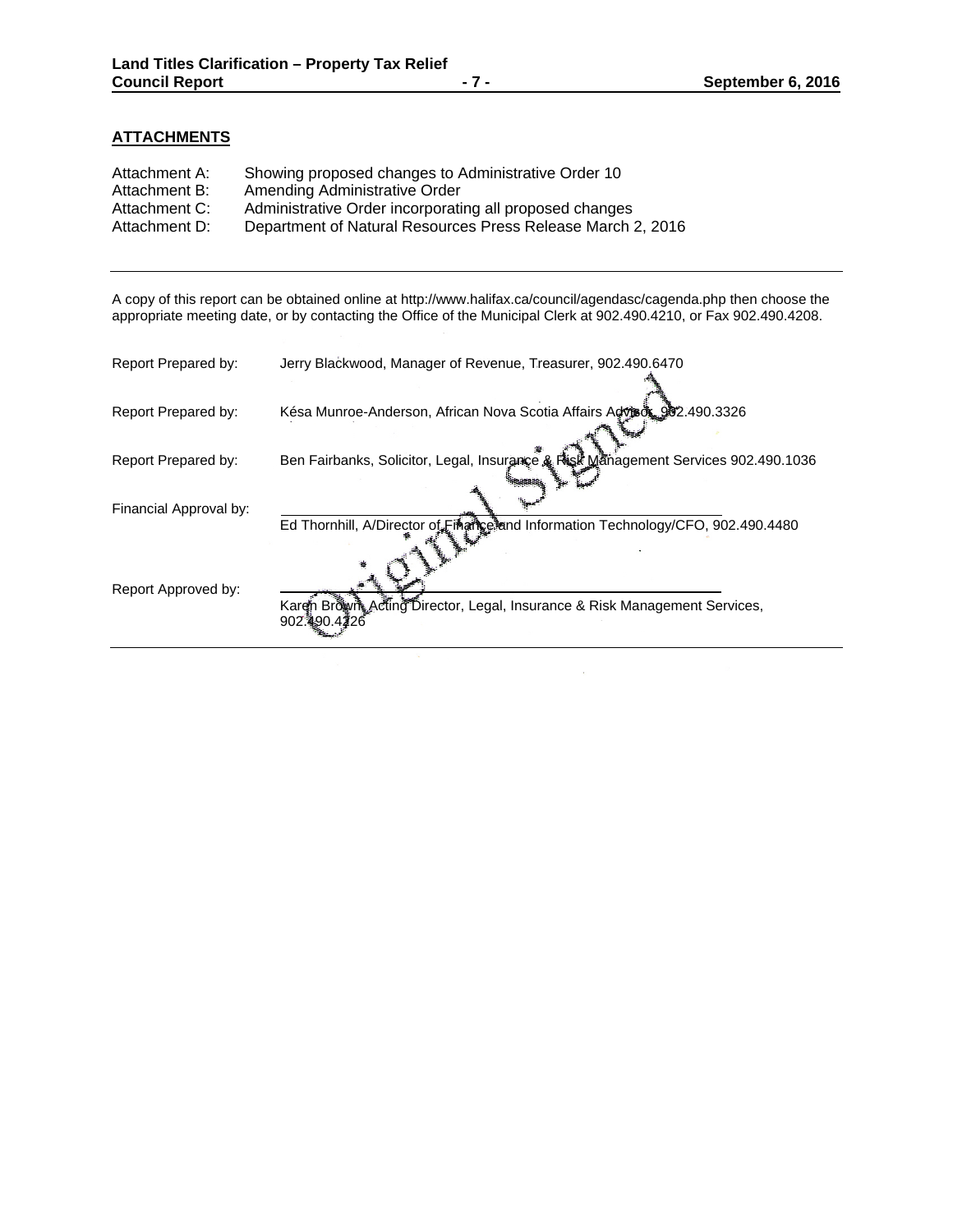## **ADMINISTRATIVE ORDER 10**

## **RESPECTING PARTIAL TAX EXEMPTION FOR RESIDENTIAL TAXATION**

**BE IT RESOLVED** as an Administrative Order of the Council of the Halifax Regional Municipality as follows:

#### **SHORT TITLE:**

1. This Administrative Order shall be cited as Administrative Order Number Ten, the Partial Tax Exemption Administrative Order.

#### **DEFINITIONS: INTERPRETATION**

2. In this Administrative Order,

(**a**b) "income" includes wages, salaries, emoluments, gratuities and honorariums arising from employment; fees, earnings and profits from any profession, trade, business or calling after deducting the expenses of earning the same; interest and dividends received directly or indirectly from shares, stocks, bonds, debentures, deposits, mortgages, agreements for sale, estates, loans and other investments; pensions, annuities, retiring allowance, compensation and similar income from any person, business, estate, insurance or other company, government or government agency wherever earned and includes

(i) all world income for deemed residents and for non-residents working outside of Canada;

and

(ii) any owner withdrawals from a self-employed applicant;

but does not include:

- (i) an allowance paid pursuant to the War Veteran=s Allowance Act (Canada)
- (ii) a child tax benefit;
- (iii) a GST or HST rebate;
- (iv) an oil rebate;
- (v) a pension paid to armed forces personnel pursuant to the Pensions Act (Canada).

 $(ba)$  "exemption" means the amount by which taxes levied on a residential property are reduced pursuant to this Administrative Order;

(ba) "*Land Titles Clarification Act*" means the *Land Titles Clarification Act*, RSNS 1989, c. 250, as amended;

(c) "owner" means an ownership interest holder named in a registered instrument at the Nova Scotia Registry of Deeds, and includes

(i) a part owner, joint owner, tenant in common or joint tenant of the property;

(ii) in the case of the absence or incapacity of the person having title to the property, a trustee, an executor, a guardian, an agent, an heir, or next of kin;

- (iii) a person having the care or control of the property through adverse possession;  $\frac{\partial F}{\partial x}$
- (iv) a person with a life interest in the property; or

(v) a person who has been issued a Certificate of Claim by the Minister responsible for Natural Resources pursuant to the *Land Titles Clarification Act* where such Certificate has been filed at the Nova Scotia Registry of Deeds;

but shall not include

- (i) a trustee in bankruptcy; or
- (ii) a corporation (other than a registered Canadian Charity)**.**; and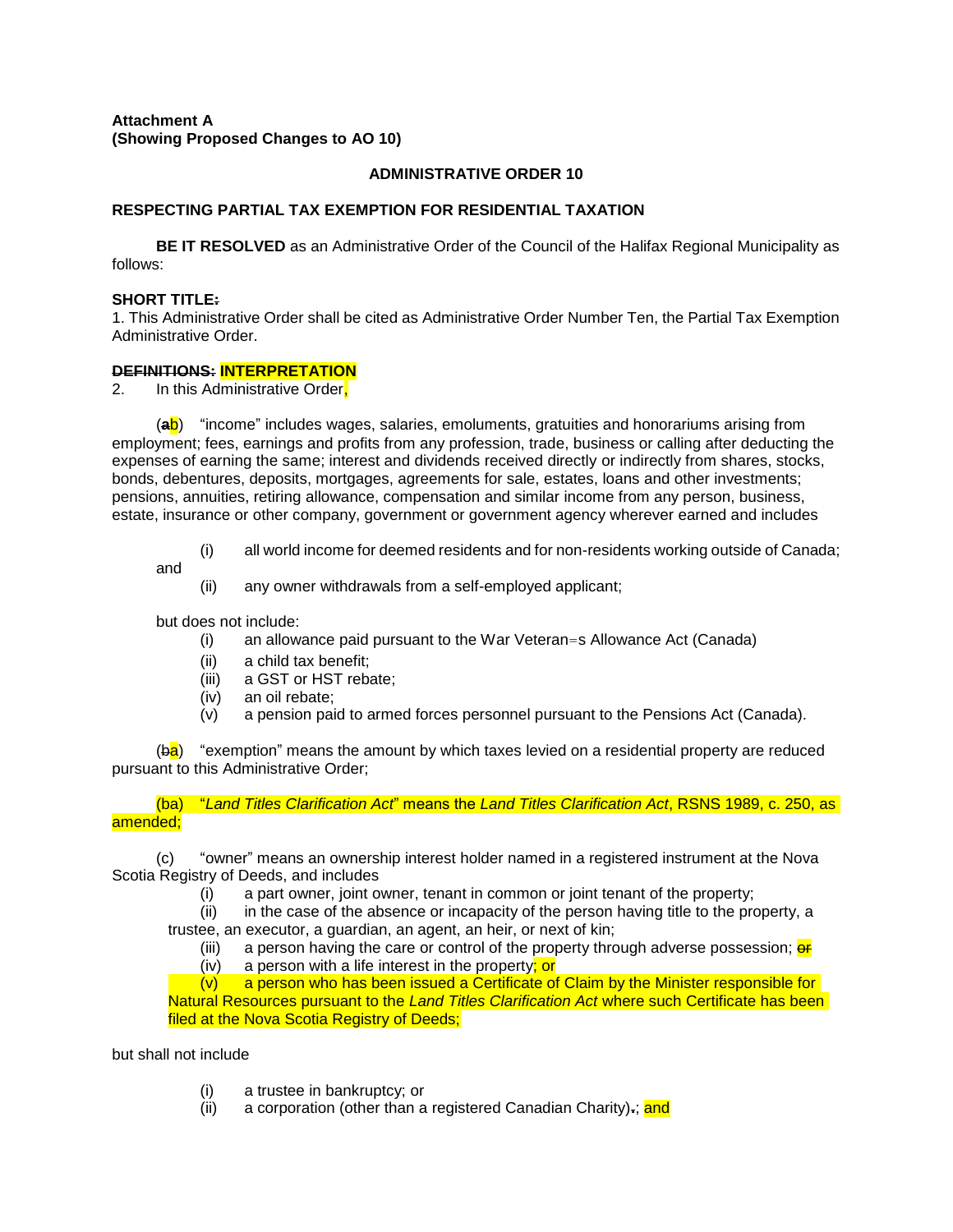(d) "residential property" shall be the structure in which the owner or owners reside and that connected portion of land assessed as residential or resource with a dwelling under the Assessment Act of Nova Scotia (1989), provided that in the case of property assessed under two or more assessment categories, any partial property tax exemption shall be calculated on the residential assessment or resource with dwelling portion only, and property or land assessed as commercial, farmland, resource, forest, residential farmland, or residential forest shall not be deemed to be residential property.

## **3.0 ELIGIBILITY FOR PARTIAL TAX EXEMPTIONS**

**3.1** An application for a partial exemption from the payment of real property taxes rated upon residential property within the Municipality may be made in writing in the prescribed form to the Treasurer of the Municipality.

**3.2** The applicant must be an assessed owner of the residential property and occupy a structure on the property as the applicant's principal residence.

**3.3** If application is made on behalf of an applicant by a trustee, guardian or executor, or other legal representative, proof of such legal agent status shall be filed with the application.

**3.4** Applications for a low-income exemption shall include proof of income from the prior year from Canada Customs and Revenue Agency, and in respect of self-employment income both the Canada Customs and Revenue Agency business statement and personal income tax statement, for all persons eighteen years of age or older occupying the property as their principal residence.

**3.5** An applicant for a fire damage exemption shall establish that the structure occupied as their principal residence has suffered a major fire, as identified by HRM Fire Services in a fire incident report. Properties damaged by a fire resulting from arson or other criminal activity carried out by, or with the consent of, the property owner are not eligible.

**3.6** An applicant for a low-income exemption may be deemed to occupy a residential property as a principal residence, for up to twelve (12) months, while temporarily displaced due to fire damage. An applicant who wishes to remain eligible beyond this period, on the basis of a delay in re-construction due to financial hardship or insurance settlement delays, may make a request in writing with supporting materials to the Treasurer of the Municipality.

**3.7** A property tax exemption will not be granted in respect of a second home, cottage or a rental unit of the applicant or a residential unit used solely to run a business.

## **4.0 DETERMINATION OF EXEMPTION FOR LOW-INCOME HOUSEHOLDS**

**4.1** Partial real property tax exemptions in respect of a residential property shall be allowed if the total income of all persons eighteen years of age or older occupying the property as their principal residence falls within the thresholds established pursuant this section.

## **Income Ranges**

**4.2** The maximum exemption shall vary according to the household income of the applicant in the prior year based upon the following formula:

(a) The lowest income range shall extend from \$0 to the annual Statistics Canada low income cut-off for a single-person household. This figure will be rounded up to the nearest \$1,000 and shall be based on the population of the entire HRM region.

 $(b)$  The program income eligibility threshold shall be established using the annual Statistics Canada low income cut-off for a three-person household, rounded up to the nearest \$1,000,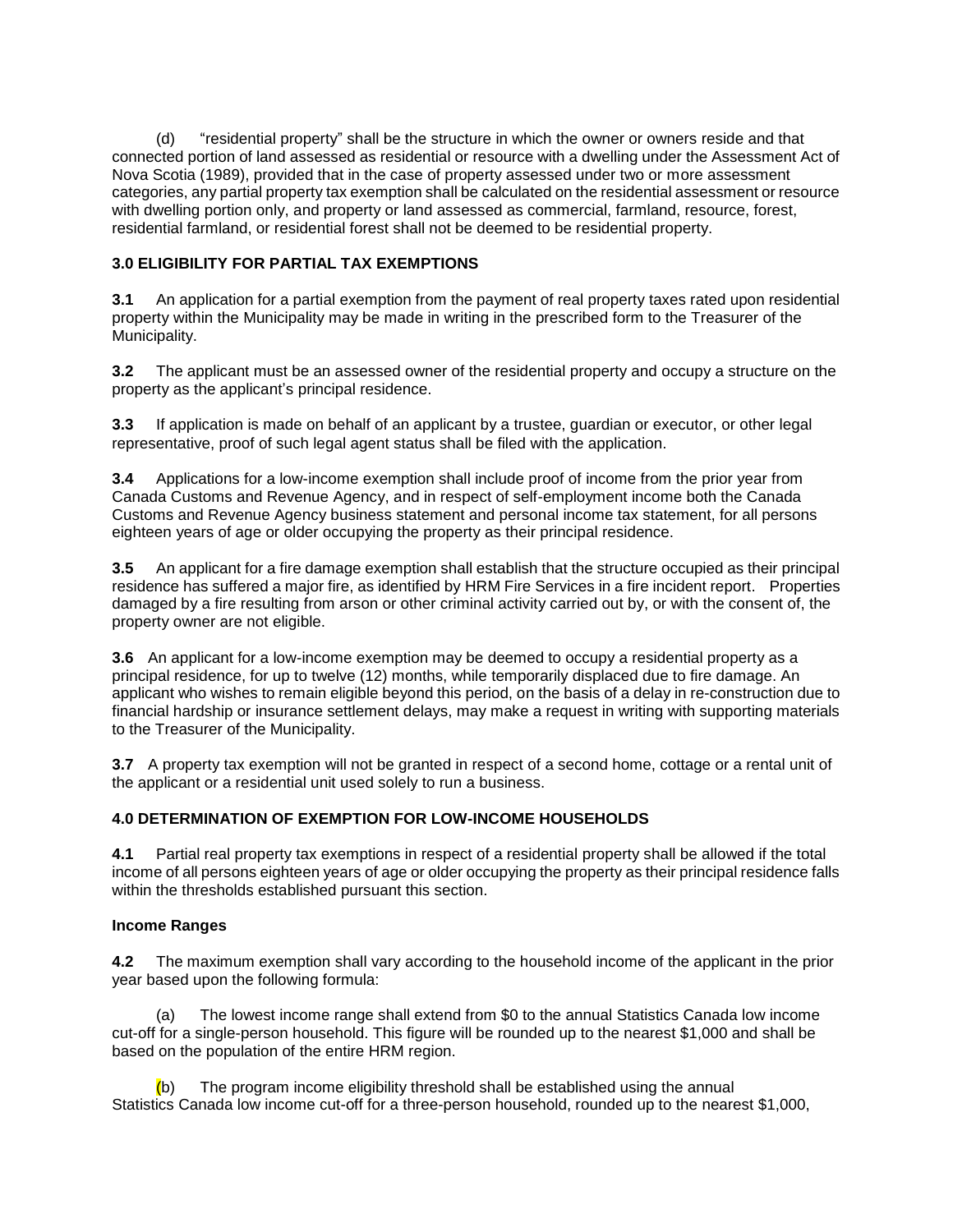based upon the population of the entire HRM region.

 $\langle c \rangle$  Between the lowest income range and the eligibility threshold, the income ranges shall increase in equal increments.

## **Tax Brackets**

**4.3** The maximum exemption shall vary according to the amount of tax payable by the applicant in the current year. Three property tax brackets shall be determined, based upon:

(a) The upper value of the middle property tax bracket shall be equal to the average residential tax payable across HRM in the prior year on a property with a single dwelling, rounded up to the nearest \$100.

(b) The upper value of the lower property tax bracket shall be set \$1,000 lower than the upper value of the middle property tax bracket.

#### **Maximum Exemption Levels**

**4.4** (a) The reference rebate, used to calculate maximum exemption values by income range and amount of property tax payable, shall be equal to one-third of the average residential tax payable across HRM in the prior year on a property with a single dwelling, rounded to the nearest \$50.

(b) The maximum exemption for those in the middle property tax bracket and the lowest income range shall be equal to the reference rebate.

(c) The maximum exemption at the lower property tax bracket and the lowest income range shall be \$100 lower than the reference rebate.

(d) The maximum exemption at the higher property tax bracket and the lowest income range shall be \$100 higher than the reference rebate.

(e) Within each property tax bracket, the maximum exemption values shall decrease, as income increases, in decrements equal to the maximum exemption at the highest income range.

#### **5.0 DETERMINATION OF EXEMPTION FOR HOMES DESTROYED BY FIRE**

**5.1** Upon receipt of an acceptable fire damage tax exemption application, the municipal Clerk shall request the Director of Assessment to have the property reassessed to reflect the condition of the property following the fire. If reconstruction work has been done prior to the time of reassessment, the estimated assessment value for this program shall be based on the property condition prior to the reconstruction work.

**5.2** (a) The revised assessment shall be used for taxation, pro-rated for the period commencing from the date of the fire to the end of the fiscal year.

(b) Notwithstanding subsection 5.2 (a), if the fire occurs between the assessment State Date (December  $1^{st}$ ) and the end of the fiscal year, the revised assessment shall be used for taxation, prorated for the period: from the date of the fire to the end of the fiscal year, plus the entire subsequent fiscal year.

**5.3** An applicant may apply for both the low-income and fire damage tax exemptions in respect of a residential property, if eligible for both. The low-income tax exemption shall be applied to the tax bill for the subject fiscal year after adjusting for the fire damage tax exemption.

**5.4** If the property taxes for the subject fiscal year, after adjusting for the fire damage tax exemption, are below the minimum tax payable identified in subsection 6.1, then the taxes would not be further reduced and the minimum tax payable would not apply.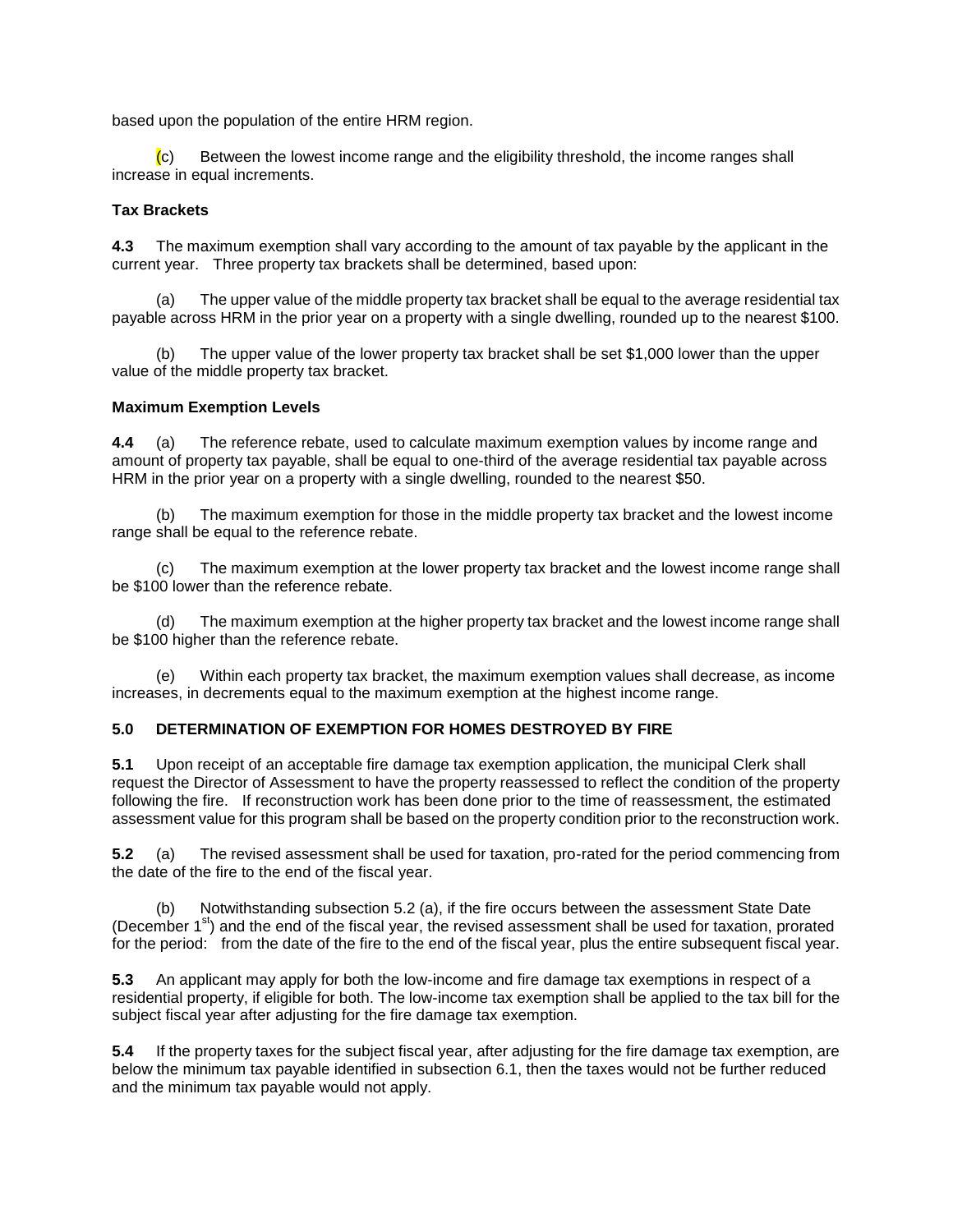### **5A Determination of Tax Relief For Sucessful Land Titles Application**

5A.1 This section shall apply to all properties within designated land titles clarification areas pursuant to the *Land Titles Clarification Act*.

5A.2 (1) Where a Certificate of Claim is issued and filed in the Registry of Deeds pursuant to the *Land Titles Clarification Act* and there are rates and taxes owing to the Municipality in respect of the lot of land described in such Certificate, the owner may apply to the Municipality for relief from taxes and interest owed.

(2) To be eligible for tax relief pursuant to this section,

(a) a Certificate of Claim pursuant to the *Land Titles Clarification Act* must have been issued by the Minister responsible for the Department of Natural Resources pursuant to that *Act*; and

(b) a Certificate of Claim must be on file at the Registry of Deeds.

5A.3 If an eligible owner meets the income test pursuant to subsection 4.2 of this Administrative Order, tax relief may be provided by the Municipality in the following amounts:

(a) one hundred percent (100%) of any interest arrears and any tax sale fees incurred on the tax account; and

(b) the greater amount of five hundred dollars (\$500.00) or twenty-five percent (25%) of the taxes owed to the Municipality and lienable arrears.

5A.4 If an eligible owner does not meet the income test pursuant to subsection 4.2 of this Administrative Order, tax relief may be provided by the Municipality in the following amounts:

(a) one hundred percent (100%) of any interest arrears and any tax sale fees incurred on the tax account; and

(b) an interest free two (2) year payment arrangement on the remaining taxes owed to the Municipality and lienable arrears.

5A.5 Tax relief is only eligible for the taxes paid for the most recent taxation year and only for the property to which the Certificate of Claim applies.

5A.6 Nothing in this section prevents an owner from applying:

(a) to the HRM Tax Exemption and Deferral Program; or<br>(b) to Council for tax relief in addition to the relief provide

to Council for tax relief in addition to the relief provided for pursuant to subsections 5A.3 or 5A.4 of this section.

#### **6.0 MINIMUM TAX PAYABLE**

**6.1** The low-income tax exemption granted shall not reduce the tax payable on a property to less than the greater of:

(**i**a) \$100, or

(**ii**b) 1% of the median point of the relevant income range described in Section 4.2, rounded to the nearest \$10.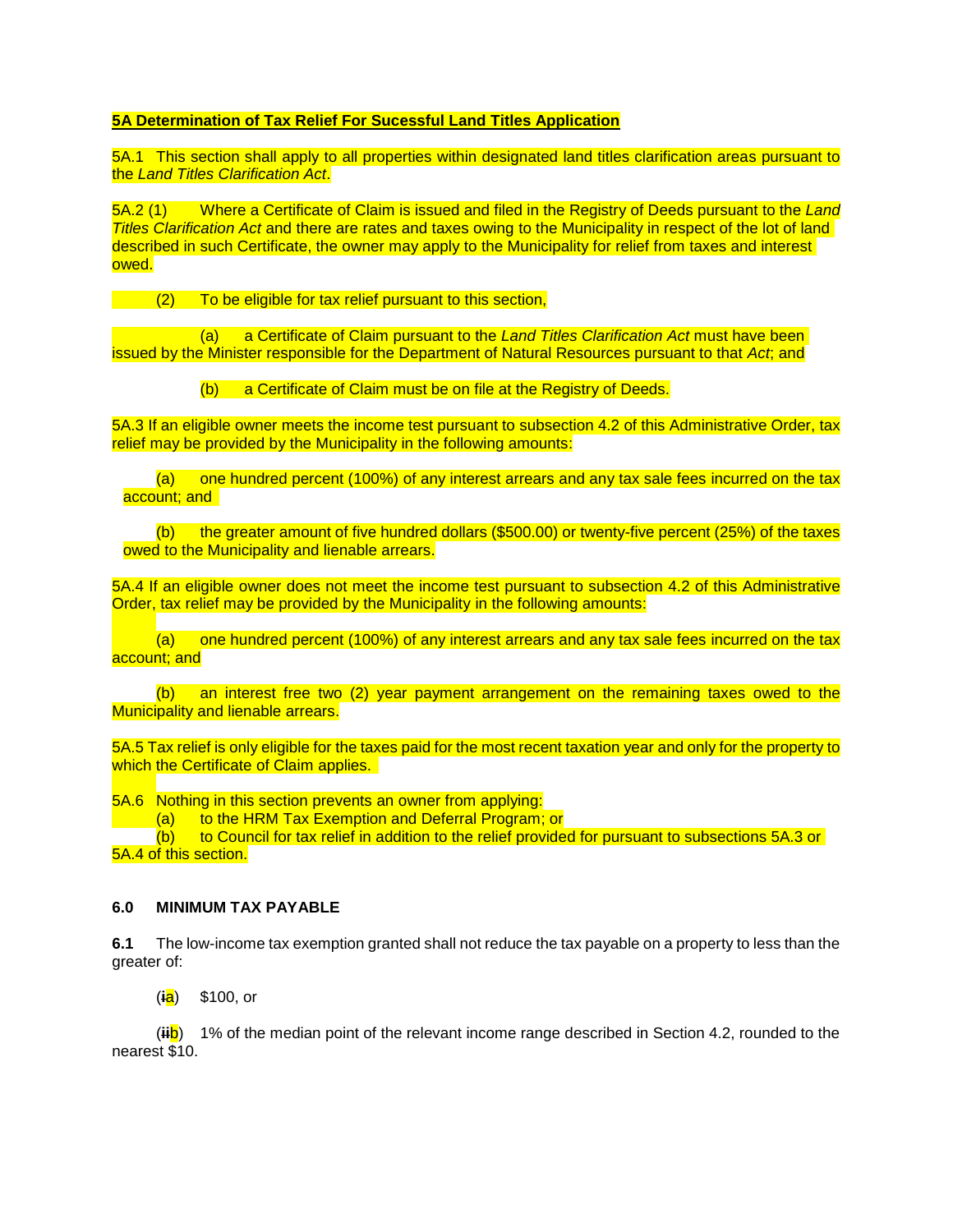## **7.0 APPLICATION DEADLINES**

**7.1** An application for a low-income tax exemption for a fiscal year shall be submitted by December 31st of that fiscal year. No application can be made for a retroactive low-income tax exemption.

**7.1A** Notwithstanding section 7.1, an application for exemption for the 2015/16 fiscal year shall be submitted by March 31, 2016.

**7.2** An application for a fire damage tax exemption shall be submitted within six (6) months after the fire.

7.3 Notwithstanding, subsection 7.2, for fires that occurred between December  $1<sup>st</sup>$ , 2008 and March 31 $<sup>st</sup>$ ,</sup> 2010, an application for a fire damage tax exemption shall be submitted by September  $30<sup>th</sup>$ , 2010.

## **7A.0 Treasurer**

**7A.1** The Treasurer or delegate is granted the authority to provide partial tax exemptions and tax relief in accordance with this Administrative Order.

#### **8.0 EXEMPTION AND DEFERRAL ALLOWED:**

**8.1** Nothing in this Administrative Order prohibits an applicant from being granted an partial real property exemption pursuant to this Administrative Order as well as a deferral in respect of those taxes pursuant to By-Law T-700, subject to the terms and conditions therein, in respect of the same fiscal period.

## **9.0 REPEAL**

**9.1** Administrative Order Number Ten dated the 12<sup>th</sup> day of September, 2006 and any amendments thereto is hereby repealed.

Done and passed in Council this 27<sup>th</sup> day of April, 2010.

Mayor

Acting Municipal Clerk

I, Cathy Mellett, Acting Municipal Clerk of Halifax Regional Municipality, hereby certify that the above noted Administrative Order was passed by a meeting of Halifax Regional Council held on April 27, 2010.

Cathy Mellett, Acting Municipal Clerk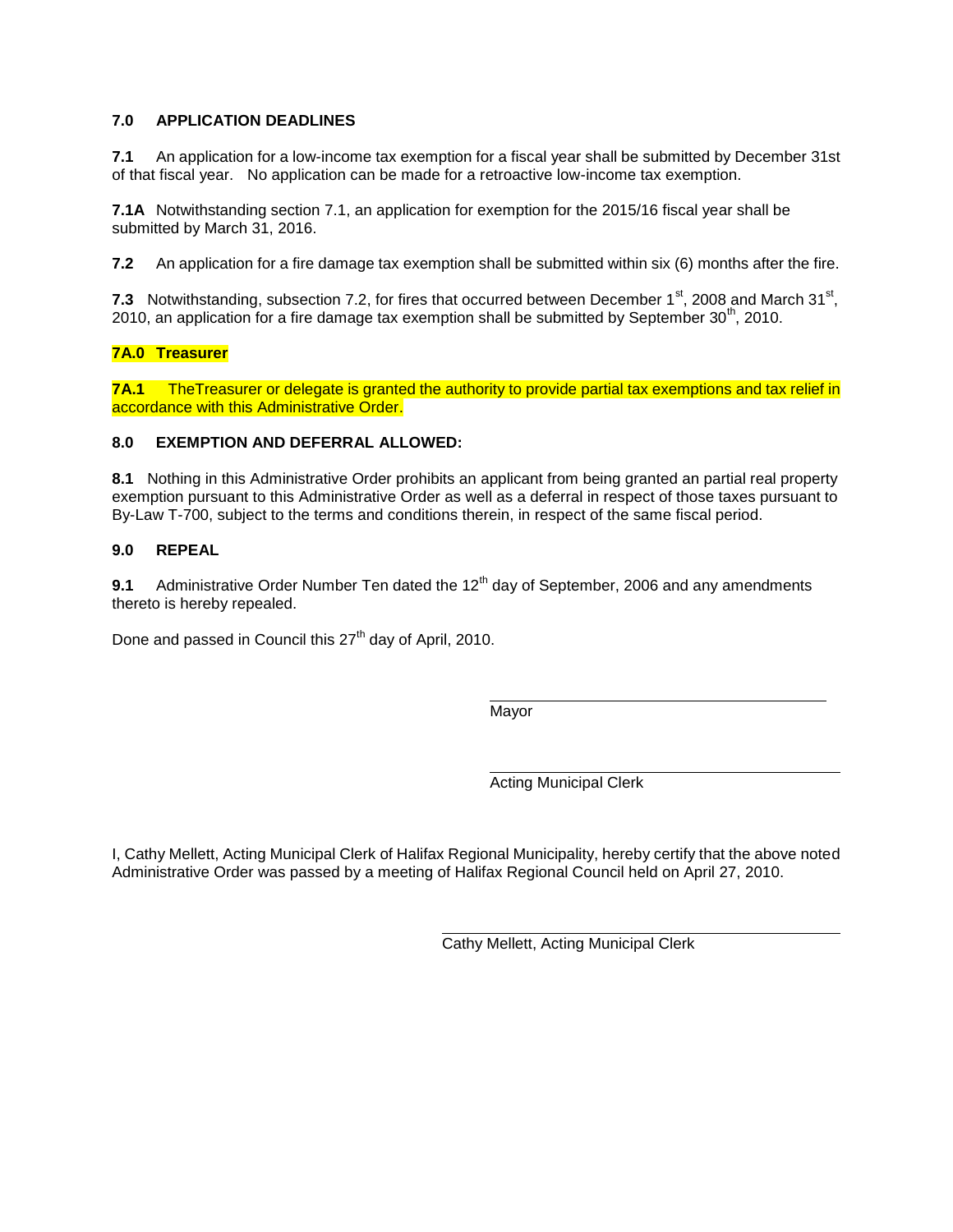## **Attachment B**

#### **(Amending Administrative Order 10)**

### **ADMINISTRATIVE ORDER 10 RESPECTING PARTIAL TAX EXEMPTION FOR RESIDENTIAL TAXATION**

**BE IT RESOLVED AS AN ADMINISTRATIVE ORDER** of the Council of the Halifax Regional Municipality that Administrative Order 10, *the Partial Tax Exemption Administrative Order*, is further amended as follows:

- 1. Section 2 is amended by:
	- (a) striking out the header and colon "DEFINITIONS:" before the section;
	- (b) adding the header "INTERPRETATION" before the section;
	- (c) adding a comma ";" after the words "Administrative Order" and before clause a;
	- (d) re-lettering clause a of section 2 as clause b of section 2 and re-lettering clause b of section 2 as clause a of section 2;
	- (e) adding clause ba after the newly re-lettered clause b and before clause c as follows:

(ba) "*Land Titles Clarification Act*" means the *Land Titles Clarification Act*, RSNS 1989, c. 250, as amended;

- (f) striking out the word "or" after the word and semi colon "possession;" in subclause c (iii);
- (g) adding the semi colon and word "; or" after the word "property" in subclause c (iv);
- (h) adding subclause v of clause c after subclause iv as follows:

"(v) a person who has been issued a Certificate of Claim by the Minister responsible for Natural Resources pursuant to the *Land Titles Clarification Act* where such Certificate has been filed at the Nova Scotia Registry of Deeds;"

- (i) striking out the period at the end of subclause c(ii) after the word and bracket "Charity )"; and
- (j) adding a semi-colon and word "; and" at the end of subclause c (ii) after the word and bracket "Charity )".
- 2. Subsection 4.2 is amended by adding the bracket "(" before the letter and brackets "b)" and "c)" in clauses b and c.
- 3. Section 5A is adding after section 5 and before section 6 as follows:

## **5A Determination of Tax Relief For Sucessful Land Titles Application**

5A.1 This section shall apply to all properties within designated land titles clarification areas pursuant to the *Land Titles Clarification Act*.

5A.2 (1) Where a Certificate of Claim is issued and filed in the Registry of Deeds pursuant to the *Land Titles Clarification Act* and there are rates and taxes owing to the Municipality in respect of the lot of land described in such Certificate, the owner may apply to the Municipality for relief from taxes and interest owed.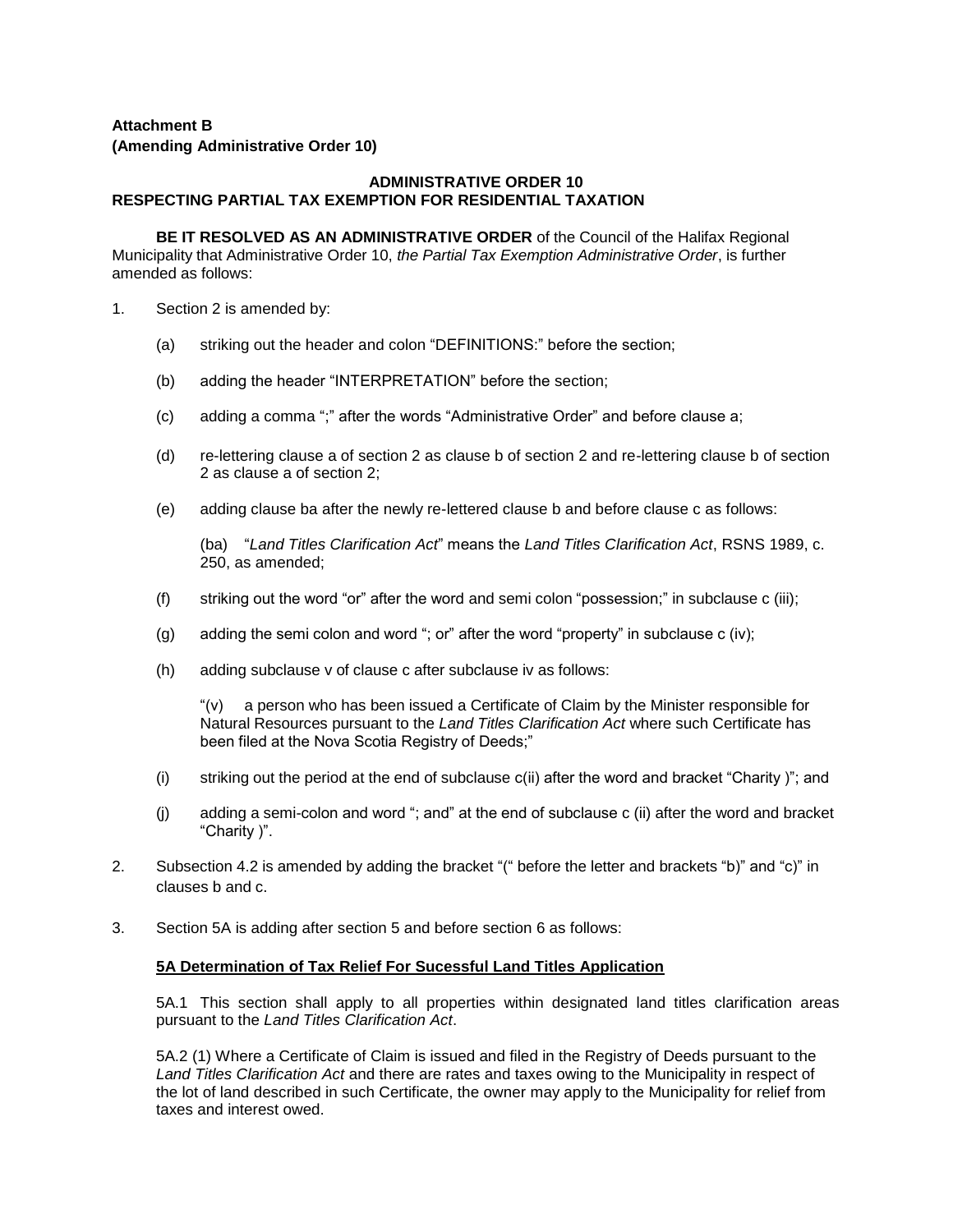(2) To be eligible for tax relief pursuant to this section,

(a) a Certificate of Claim pursuant to the *Land Titles Clarification Act* must have been issued by the Minister responsible for the Department of Natural Resources pursuant to that *Act*; and

(b) a Certificate of Claim must be on file at the Registry of Deeds.

5A.3 If an eligible owner meets the income test pursuant to subsection 4.2 of this Administrative Order, tax relief may be provided by the Municipality in the following amounts:

(a) one hundred percent (100%) of any interest arrears and any tax sale fees incurred on the tax account; and

(b) the greater amount of five hundred dollars (\$500.00) or twenty-five percent (25%) of the taxes owed to the Municipality and lienable arrears.

5A.4 If an eligible owner does not meet the income test pursuant to subsection 4.2 of this Administrative Order, tax relief may be provided by the Municipality in the following amounts:

(a) one hundred percent (100%) of any interest arrears and any tax sale fees incurred on the tax account; and

(b) an interest free two (2) year payment arrangement on the remaining taxes owed to the Municipality and lienable arrears.

5A.5 Tax relief is only eligible for the taxes paid for the most recent taxation year and only for the property to which the Certificate of Claim applies.

5A.6 Nothing in this section prevents an owner from applying:

(a) to the HRM Tax Exemption and Deferral Program; or

(b) to Council for tax relief in addition to the relief provided for pursuant to subsections 5A.3 or 5A.4 of this section.

- 4. Subsection 6.1 is amended by re-lettering subclauses "(i)" and (ii) as clauses "(a)" and "(b)".
- 5. Section 7A is added after section 7 and before section 8 as follows:

#### **7A.0 Treasurer**

**7A.1** The Treasurer or delegate is granted the authority to provide partial tax exemptions and tax relief in accordance with this Administrative Order.

Done and passed in Council this day of September, A.D. 2016.

**MAYOR** 

MUNICIPAL CLERK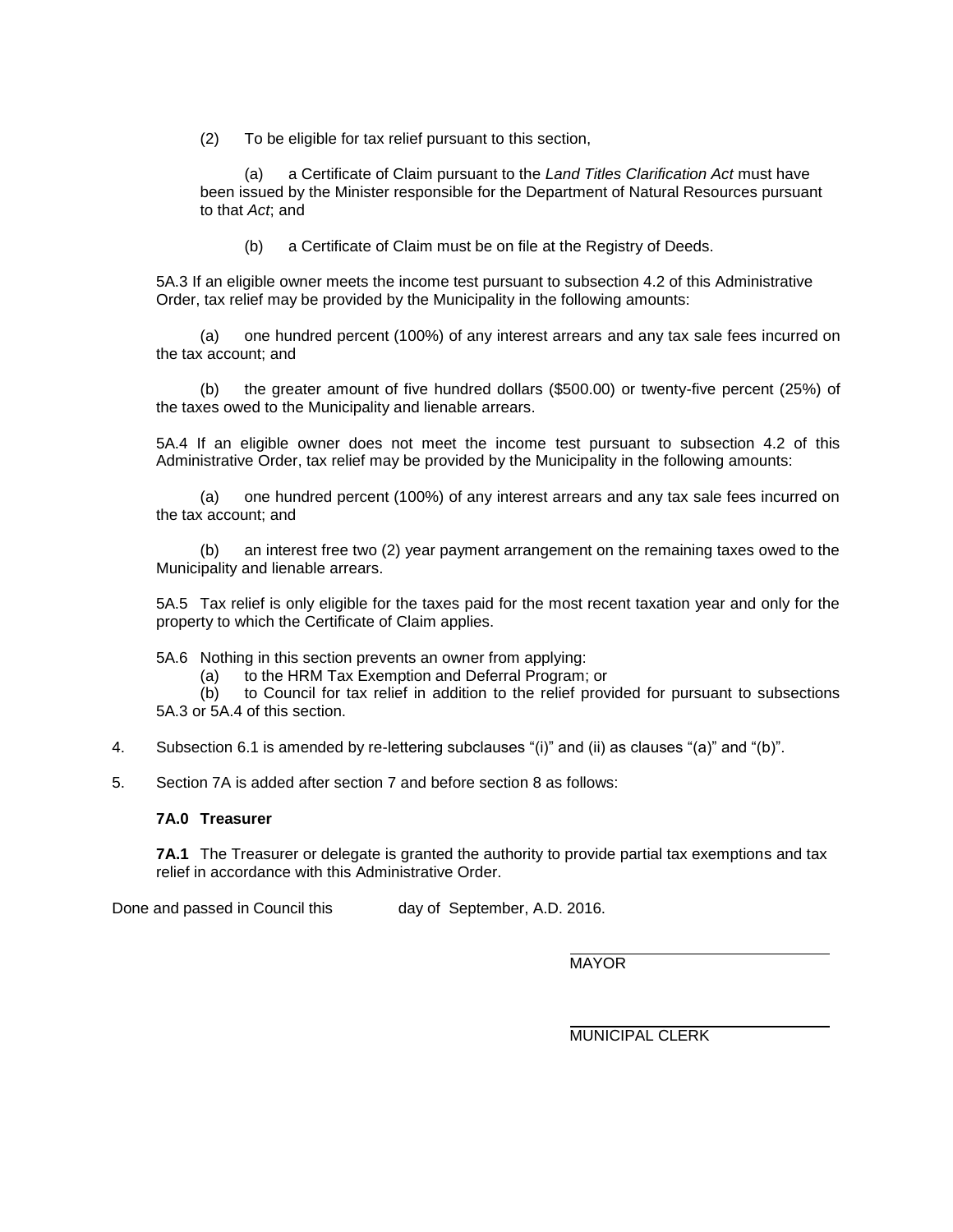## **Attachment C (Incorporating Proposed Changes)**

## **ADMINISTRATIVE ORDER 10 RESPECTING PARTIAL TAX EXEMPTION FOR RESIDENTIAL TAXATION**

**BE IT RESOLVED** as an Administrative Order of the Council of the Halifax Regional Municipality as follows:

## **SHORT TITLE**

1. This Administrative Order shall be cited as Administrative Order Number Ten, the Partial Tax Exemption Administrative Order.

## **INTERPRETATION**

2. In this Administrative Order,

(a) "exemption" means the amount by which taxes levied on a residential property are reduced pursuant to this Administrative Order;

(b) "income" includes wages, salaries, emoluments, gratuities and honorariums arising from employment; fees, earnings and profits from any profession, trade, business or calling after deducting the expenses of earning the same; interest and dividends received directly or indirectly from shares, stocks, bonds, debentures, deposits, mortgages, agreements for sale, estates, loans and other investments; pensions, annuities, retiring allowance, compensation and similar income from any person, business, estate, insurance or other company, government or government agency wherever earned and includes

(i) all world income for deemed residents and for non-residents working outside of Canada;

and

(ii) any owner withdrawals from a self-employed applicant;

but does not include:

- (i) an allowance paid pursuant to the War Veteran=s Allowance Act (Canada)
- (ii) a child tax benefit;
- (iii) a GST or HST rebate;
- (iv) an oil rebate;
- (v) a pension paid to armed forces personnel pursuant to the Pensions Act (Canada).

(ba) "*Land Titles Clarification Act*" means the *Land Titles Clarification Act*, RSNS 1989, c. 250, as amended;

(c) "owner" means an ownership interest holder named in a registered instrument at the Nova Scotia Registry of Deeds, and includes

(i) a part owner, joint owner, tenant in common or joint tenant of the property;

(ii) in the case of the absence or incapacity of the person having title to the property, a trustee, an executor, a guardian, an agent, an heir, or next of kin;

- (iii) a person having the care or control of the property through adverse possession;
- (iv) a person with a life interest in the property; or

(v) a person who has been issued a Certificate of Claim by the Minister responsible for Natural Resources pursuant to the *Land Titles Clarification Act* where such Certificate has been filed at the Nova Scotia Registry of Deeds;

but shall not include

- (i) a trustee in bankruptcy; or
- (ii) a corporation (other than a registered Canadian Charity); and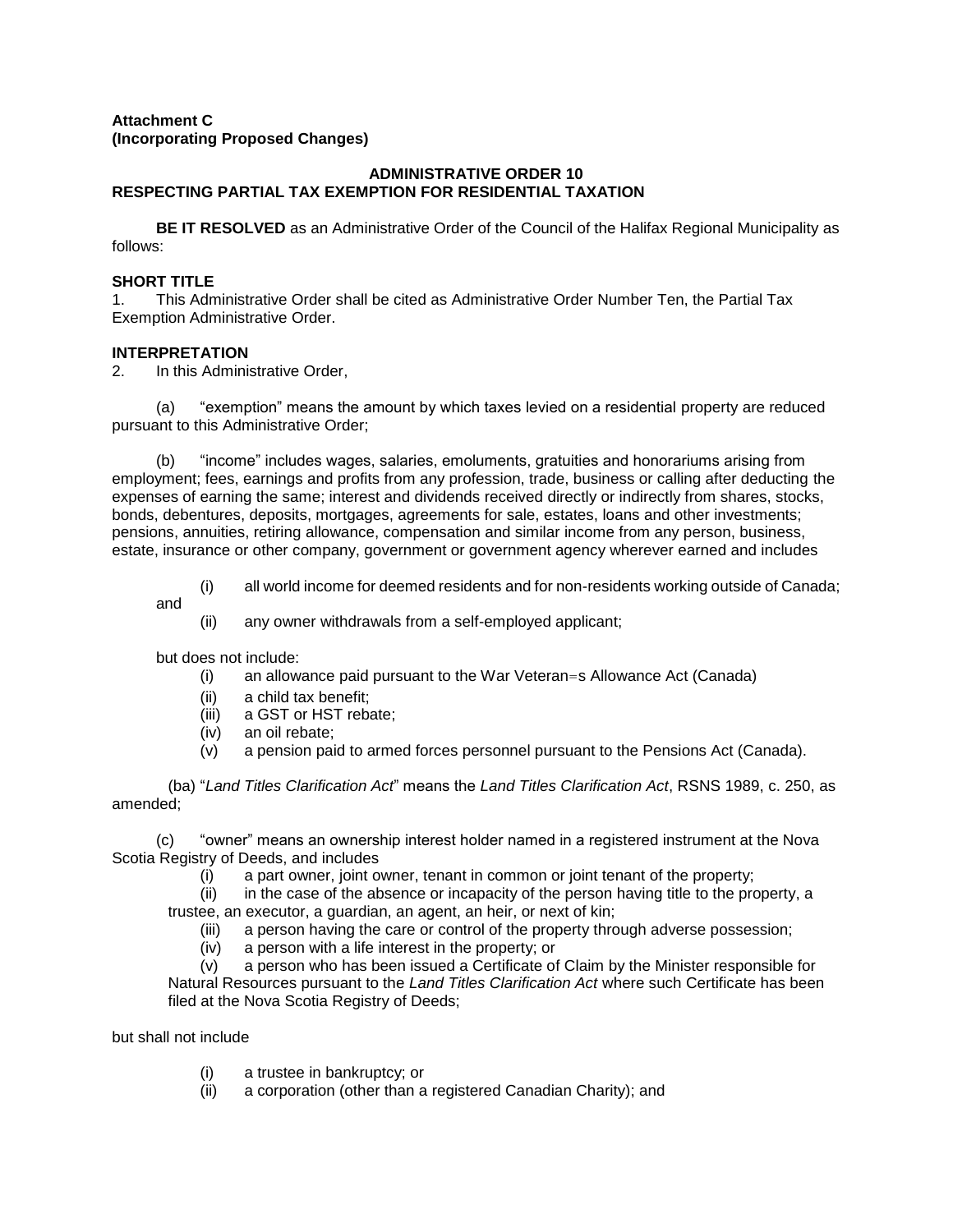(d) "residential property" shall be the structure in which the owner or owners reside and that connected portion of land assessed as residential or resource with a dwelling under the Assessment Act of Nova Scotia (1989), provided that in the case of property assessed under two or more assessment categories, any partial property tax exemption shall be calculated on the residential assessment or resource with dwelling portion only, and property or land assessed as commercial, farmland, resource, forest, residential farmland, or residential forest shall not be deemed to be residential property.

## **3.0 ELIGIBILITY FOR PARTIAL TAX EXEMPTIONS**

**3.1** An application for a partial exemption from the payment of real property taxes rated upon residential property within the Municipality may be made in writing in the prescribed form to the Treasurer of the Municipality.

**3.2** The applicant must be an assessed owner of the residential property and occupy a structure on the property as the applicant's principal residence.

**3.3** If application is made on behalf of an applicant by a trustee, guardian or executor, or other legal representative, proof of such legal agent status shall be filed with the application.

**3.4** Applications for a low-income exemption shall include proof of income from the prior year from Canada Customs and Revenue Agency, and in respect of self-employment income both the Canada Customs and Revenue Agency business statement and personal income tax statement, for all persons eighteen years of age or older occupying the property as their principal residence.

**3.5** An applicant for a fire damage exemption shall establish that the structure occupied as their principal residence has suffered a major fire, as identified by HRM Fire Services in a fire incident report. Properties damaged by a fire resulting from arson or other criminal activity carried out by, or with the consent of, the property owner are not eligible.

**3.6** An applicant for a low-income exemption may be deemed to occupy a residential property as a principal residence, for up to twelve (12) months, while temporarily displaced due to fire damage. An applicant who wishes to remain eligible beyond this period, on the basis of a delay in re-construction due to financial hardship or insurance settlement delays, may make a request in writing with supporting materials to the Treasurer of the Municipality.

**3.7** A property tax exemption will not be granted in respect of a second home, cottage or a rental unit of the applicant or a residential unit used solely to run a business.

## **4.0 DETERMINATION OF EXEMPTION FOR LOW-INCOME HOUSEHOLDS**

**4.1** Partial real property tax exemptions in respect of a residential property shall be allowed if the total income of all persons eighteen years of age or older occupying the property as their principal residence falls within the thresholds established pursuant this section.

## **Income Ranges**

**4.2** The maximum exemption shall vary according to the household income of the applicant in the prior year based upon the following formula:

(a) The lowest income range shall extend from \$0 to the annual Statistics Canada low income cut-off for a single-person household. This figure will be rounded up to the nearest \$1,000 and shall be based on the population of the entire HRM region.

(b) The program income eligibility threshold shall be established using the annual Statistics Canada low income cut-off for a three-person household, rounded up to the nearest \$1,000, based upon the population of the entire HRM region.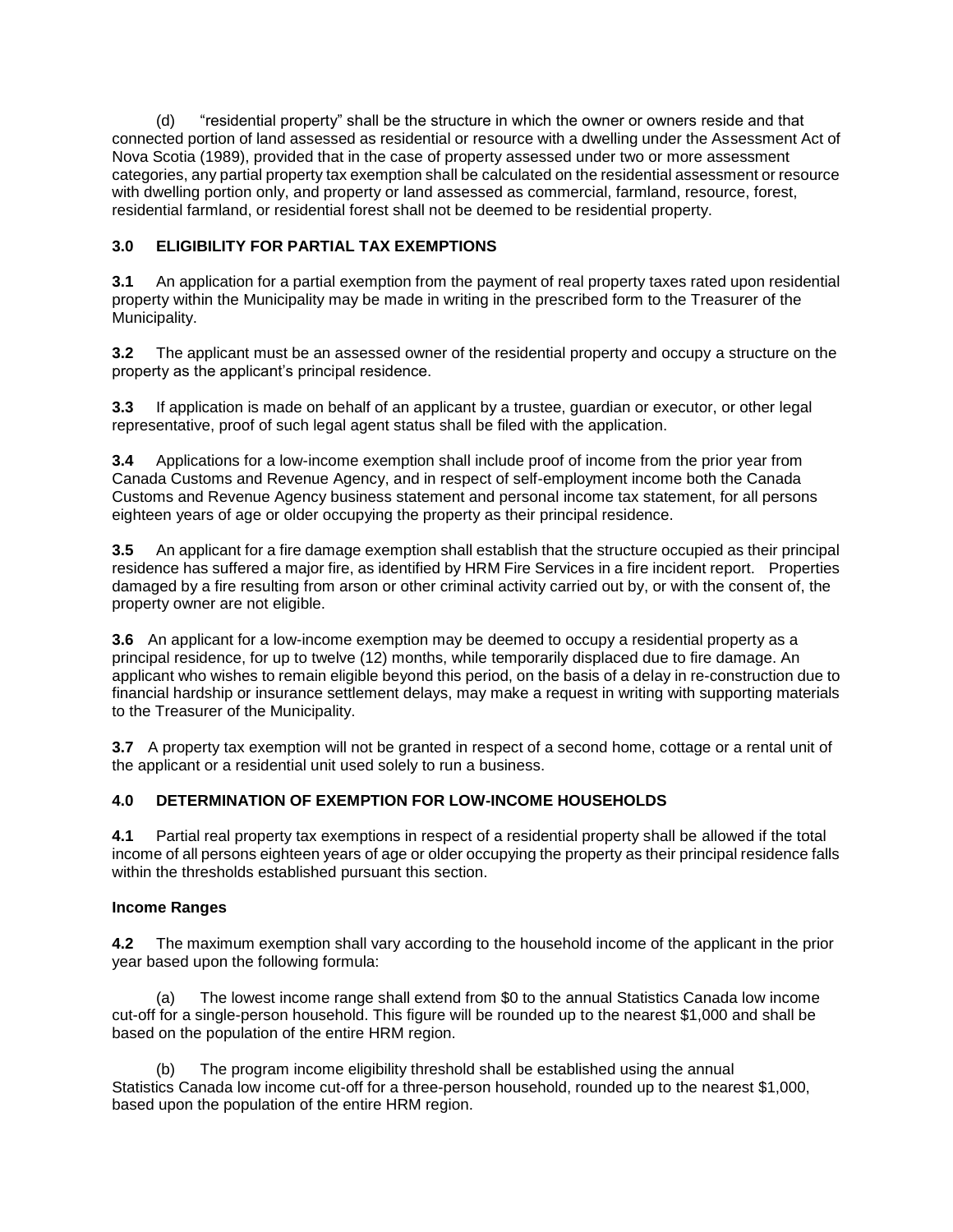(c) Between the lowest income range and the eligibility threshold, the income ranges shall increase in equal increments.

## **Tax Brackets**

**4.3** The maximum exemption shall vary according to the amount of tax payable by the applicant in the current year. Three property tax brackets shall be determined, based upon:

(a) The upper value of the middle property tax bracket shall be equal to the average residential tax payable across HRM in the prior year on a property with a single dwelling, rounded up to the nearest \$100.

(b) The upper value of the lower property tax bracket shall be set \$1,000 lower than the upper value of the middle property tax bracket.

#### **Maximum Exemption Levels**

**4.4** (a) The reference rebate, used to calculate maximum exemption values by income range and amount of property tax payable, shall be equal to one-third of the average residential tax payable across HRM in the prior year on a property with a single dwelling, rounded to the nearest \$50.

(b) The maximum exemption for those in the middle property tax bracket and the lowest income range shall be equal to the reference rebate.

(c) The maximum exemption at the lower property tax bracket and the lowest income range shall be \$100 lower than the reference rebate.

(d) The maximum exemption at the higher property tax bracket and the lowest income range shall be \$100 higher than the reference rebate.

(e) Within each property tax bracket, the maximum exemption values shall decrease, as income increases, in decrements equal to the maximum exemption at the highest income range.

#### **5.0 DETERMINATION OF EXEMPTION FOR HOMES DESTROYED BY FIRE**

**5.1** Upon receipt of an acceptable fire damage tax exemption application, the municipal Clerk shall request the Director of Assessment to have the property reassessed to reflect the condition of the property following the fire. If reconstruction work has been done prior to the time of reassessment, the estimated assessment value for this program shall be based on the property condition prior to the reconstruction work.

**5.2** (a) The revised assessment shall be used for taxation, pro-rated for the period commencing from the date of the fire to the end of the fiscal year.

(b) Notwithstanding subsection 5.2 (a), if the fire occurs between the assessment State Date (December  $1<sup>st</sup>$ ) and the end of the fiscal year, the revised assessment shall be used for taxation, prorated for the period: from the date of the fire to the end of the fiscal year, plus the entire subsequent fiscal year.

**5.3** An applicant may apply for both the low-income and fire damage tax exemptions in respect of a residential property, if eligible for both. The low-income tax exemption shall be applied to the tax bill for the subject fiscal year after adjusting for the fire damage tax exemption.

**5.4** If the property taxes for the subject fiscal year, after adjusting for the fire damage tax exemption, are below the minimum tax payable identified in subsection 6.1, then the taxes would not be further reduced and the minimum tax payable would not apply.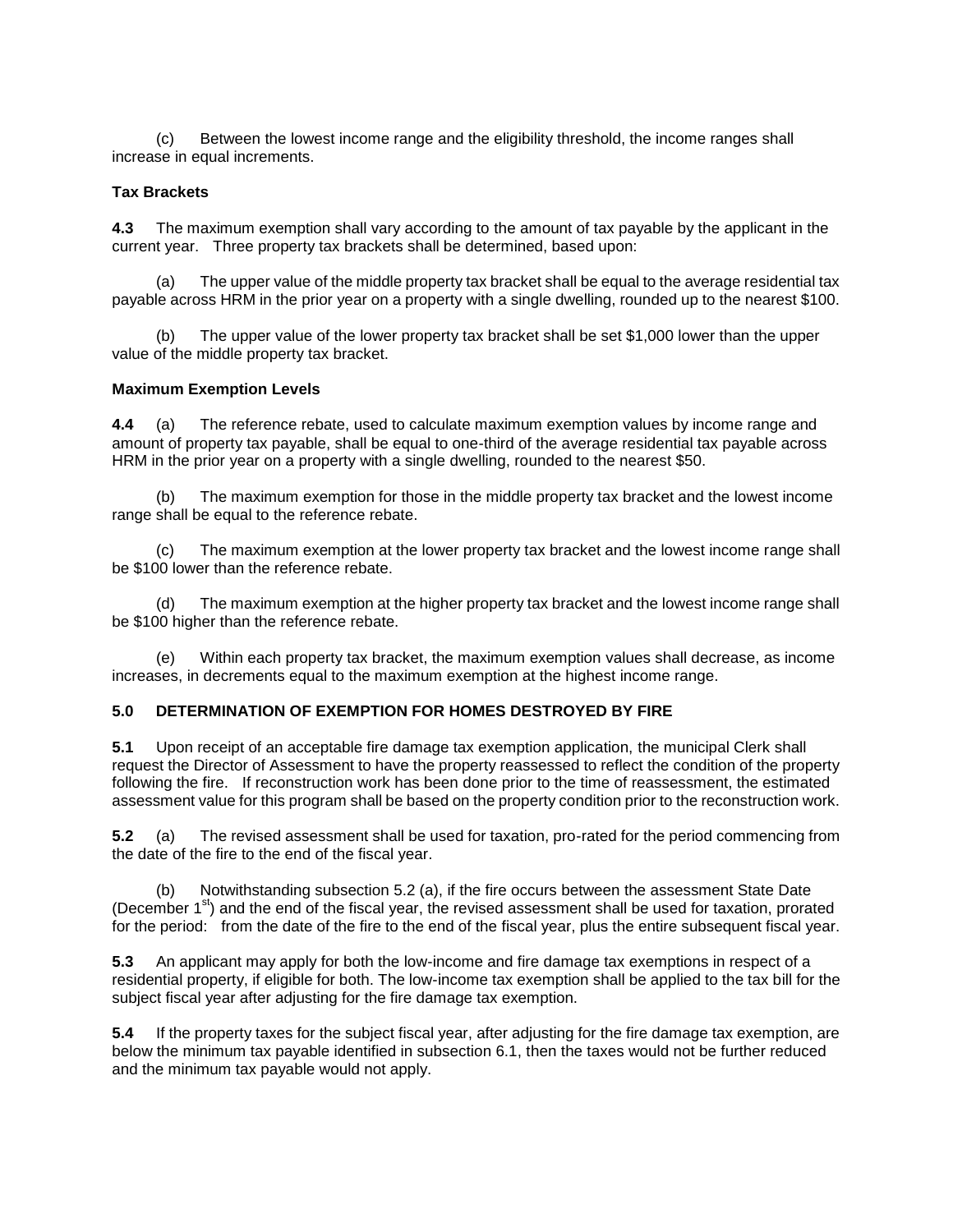## **5A Determination of Tax Relief For Sucessful Land Titles Application**

5A.1 This section shall apply to all properties within designated land titles clarification areas pursuant to the Land Titles Clarification Act.

5A.2 (1) Where a Certificate of Claim is issued and filed in the Registry of Deeds pursuant to the *Land Titles Clarification Act* and there are rates and taxes owing to the Municipality in respect of the lot of land described in such Certificate, the owner may apply to the Municipality for relief from taxes and interest owed.

(2) To be eligible for tax relief pursuant to this section,

(a) a Certificate of Claim pursuant to the *Land Titles Clarification Act* must have been issued by the Minister responsible for the Department of Natural Resources pursuant to that *Act*; and

(b) a Certificate of Claim must be on file at the Registry of Deeds.

5A.3 If an eligible owner meets the income test pursuant to subsection 4.2 of this Administrative Order, tax relief may be provided by the Municipality in the following amounts:

(a) one hundred percent (100%) of any interest arrears and any tax sale fees incurred on the tax account; and

(b) the greater amount of five hundred dollars (\$500.00) or twenty-five percent (25%) of the taxes owed to the Municipality and lienable arrears.

5A.4 If an eligible owner does not meet the income test pursuant to subsection 4.2 of this Administrative Order, tax relief may be provided by the Municipality in the following amounts:

(a) one hundred percent (100%) of any interest arrears and any tax sale fees incurred on the tax account; and

(b) an interest free two (2) year payment arrangement on the remaining taxes owed to the Municipality and lienable arrears.

5A.5 Tax relief is only eligible for the taxes paid for the most recent taxation year and only for the property to which the Certificate of Claim applies.

5A.6 Nothing in this section prevents an owner from applying:

(a) to the HRM Tax Exemption and Deferral Program; or

(b) to Council for tax relief in addition to the relief provided for pursuant to subsections 5A.3 or 5A.4 of this section.

### **6.0 MINIMUM TAX PAYABLE**

**6.1** The low-income tax exemption granted shall not reduce the tax payable on a property to less than the greater of:

(a) \$100, or

(b) 1% of the median point of the relevant income range described in Section 4.2, rounded to the nearest \$10.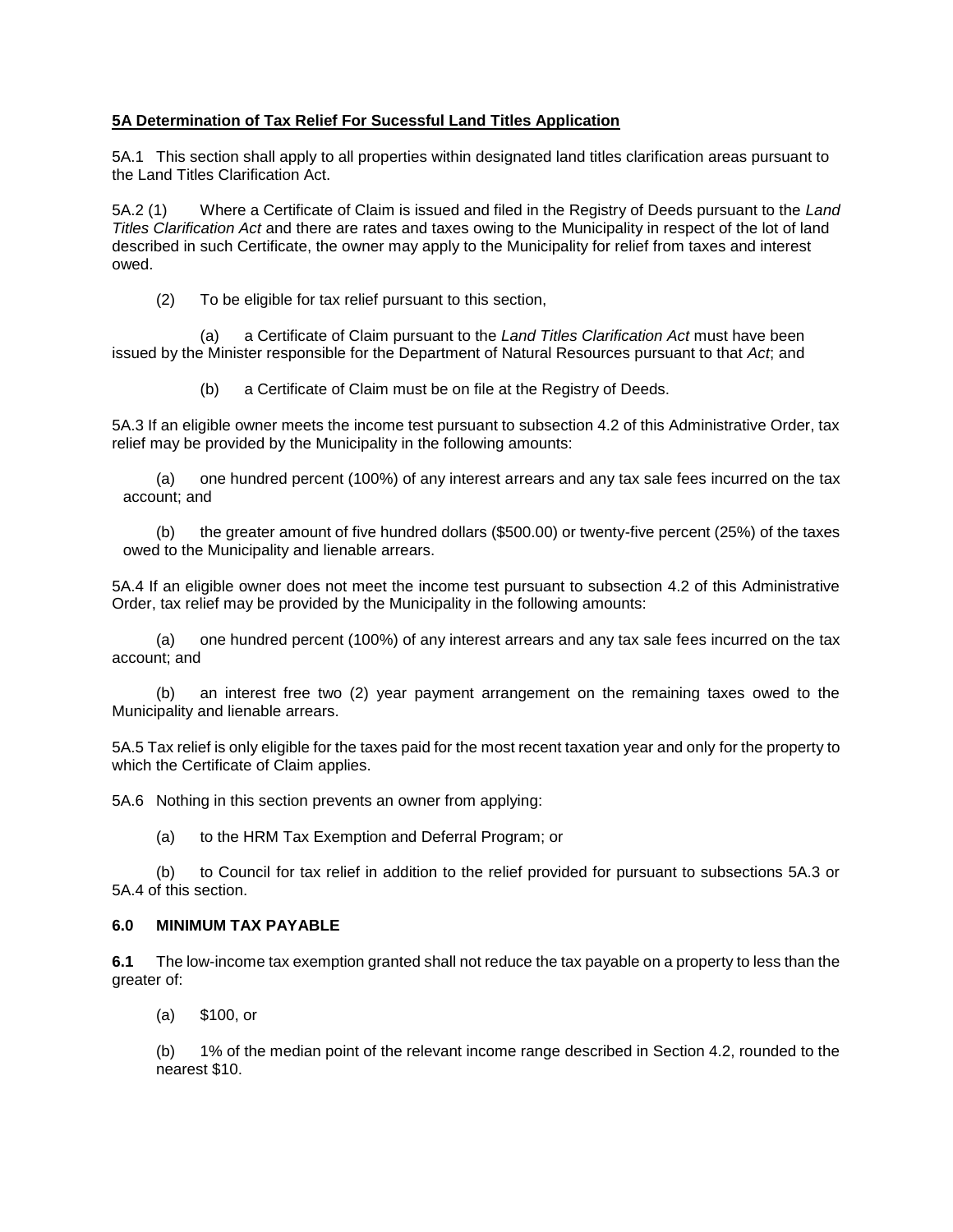## **7.0 APPLICATION DEADLINES**

**7.1** An application for a low-income tax exemption for a fiscal year shall be submitted by December 31st of that fiscal year. No application can be made for a retroactive low-income tax exemption.

**7.1A** Notwithstanding section 7.1, an application for exemption for the 2015/16 fiscal year shall be submitted by March 31, 2016.

**7.2** An application for a fire damage tax exemption shall be submitted within six (6) months after the fire.

7.3 Notwithstanding, subsection 7.2, for fires that occurred between December  $1<sup>st</sup>$ , 2008 and March 31 $<sup>st</sup>$ ,</sup> 2010, an application for a fire damage tax exemption shall be submitted by September  $30<sup>th</sup>$ , 2010.

## **7A.0 Treasurer**

7A.1 TheTreasurer or delegate is granted the authority to provide partial tax exemptions and tax relief in accordance with this Administrative Order.

## **8.0 EXEMPTION AND DEFERRAL ALLOWED:**

**8.1** Nothing in this Administrative Order prohibits an applicant from being granted an partial real property exemption pursuant to this Administrative Order as well as a deferral in respect of those taxes pursuant to By-Law T-700, subject to the terms and conditions therein, in respect of the same fiscal period.

#### **9.0 REPEAL**

**9.1** Administrative Order Number Ten dated the 12<sup>th</sup> day of September, 2006 and any amendments thereto is hereby repealed.

Done and passed in Council this 27<sup>th</sup> day of April, 2010.

Mayor

Acting Municipal Clerk

I, Cathy Mellett, Acting Municipal Clerk of Halifax Regional Municipality, hereby certify that the above noted Administrative Order was passed by a meeting of Halifax Regional Council held on April 27, 2010.

Cathy Mellett, Acting Municipal Clerk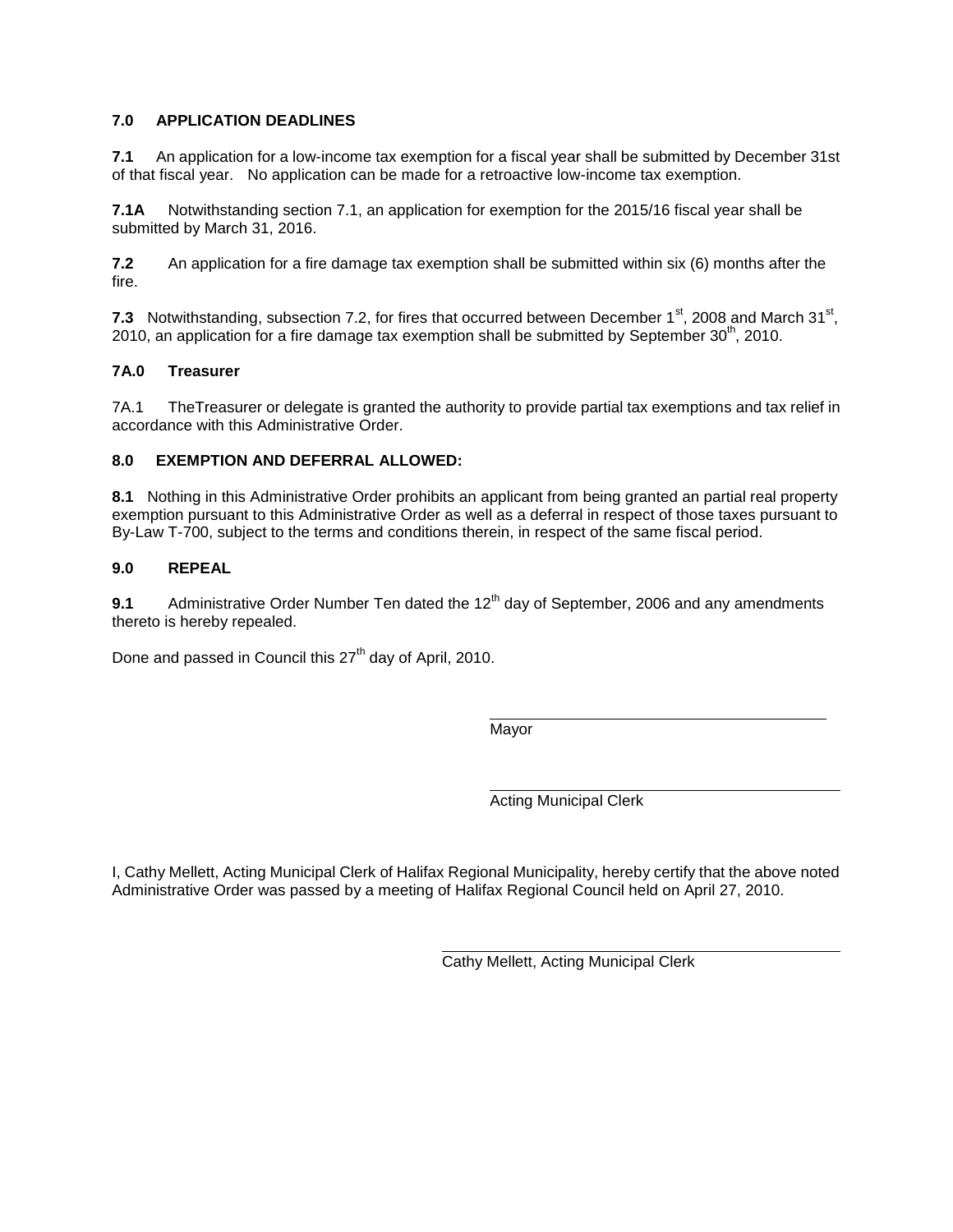# Attachment D: Land Titles Press Release

# More Support to Help Clarify Preston Land Titles

Department of Natural Resources March 2, 2016 12:43 PM

Representatives from the Nova Scotia Barristers' Society, the Association of Nova Scotia Land Surveyors, African Nova Scotian Affairs and the Department of Natural Resources, will support people in the Preston area to clarify titles to private properties.

Residents of East Preston, North Preston, and Cherry Brook who have applied to the Department of Natural Resources to make a claim can now get help from lawyers at no cost and receive free advice from a number of land surveyors. Thirty people already have applied for clear land title.

"We understand the concern within the community and want to address the resolution of their issues to get clear title to their land," said Natural Resources Minister Lloyd Hines. "Thanks to the work of the Barristers' Society and the Survey Association, I'm hopeful that Preston area residents will get clarity about their land."

A pilot project focused on the three communities will provide free advice. Through this project, government will learn if there are issues that can be addressed to make it easier in the future for other communities in the province seeking land title clarification.

The additional resources will help with issues such as an existence of a will, unclear boundaries and confusion about land ownership. With clarity of legal title, community members will be able to enjoy free hold on their land, potentially qualify for provincial programming, identify ownership for tax purposes, and reduce conflicts that can result from lack of clear land ownership.

"We learned of the need to clarify long-standing title issues with privately held properties and this team was formed to help. It's a lot of work and takes time, but a new process is in place for a pilot project assisted by lawyers volunteering their time," said Darrel Pink, executive director of the Nova Scotia Barristers' Society.

The Barristers' Society has heard from a number of lawyers who are offering free legal services to Preston land title claimants. The Nova Scotia Land Registry is supporting the project and working closely with the department to ensure filings are addressed in an efficient manner.

The department posted a summer employment position today, March 2, for a law student to perform outreach and work closely with the community.